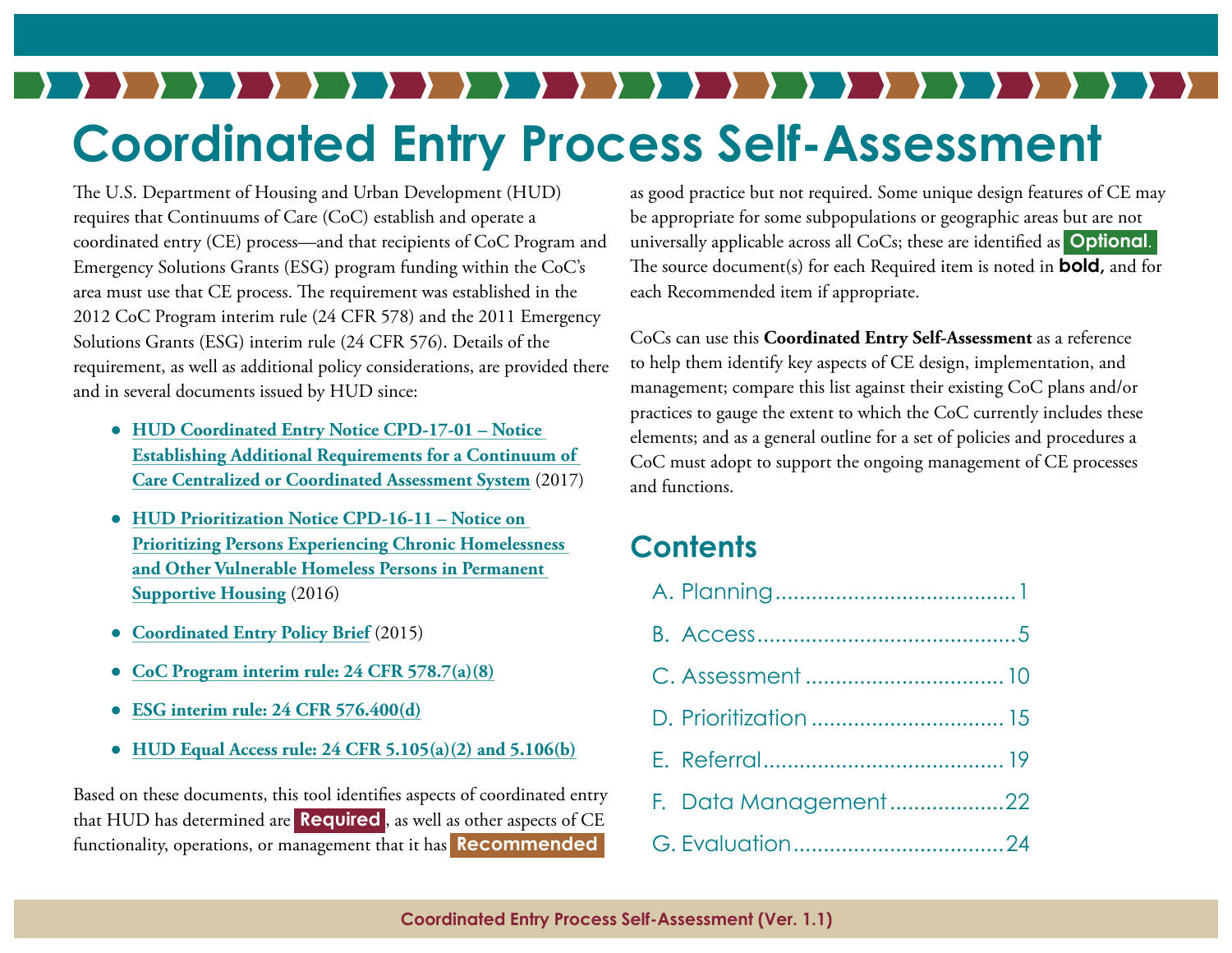

#### **Version 1.1**

This document is Version 1.1, which replaces the original version posted on the HUD Exchange on January 23, 2017. This Version 1.1 reflects the following changes:

- **1. Section A. Planning.** Item #1 has been updated to correct the date that CoCs are expected to achieve full compliance with Coordinated Entry requirements established by the Notice. The correct date is January 23, 2018.
- **2. Section C. Assessment.** Item #9 has been updated to correct an earlier error in citation. The privacy protections noted in the requirement are from HUD's Coordinated Entry Notice: Section II.B.12.f.
- **3. Section E. Referral.** Item #2, in *"Referrals to Participating Projects,"* has been moved from Required to Recommended. The CoC's Coordinated Entry policies and procedures used to prioritize homeless persons within the CoC's geographic area for referral to housing and services must be made publicly available and must be applied consistently throughout the CoC's area for all subpopulations. HUD *recommends* that each CoC homeless assistance project also make its prioritization policies and procedures publicly available. That is, the requirement is at the CoC level, not the individual project level.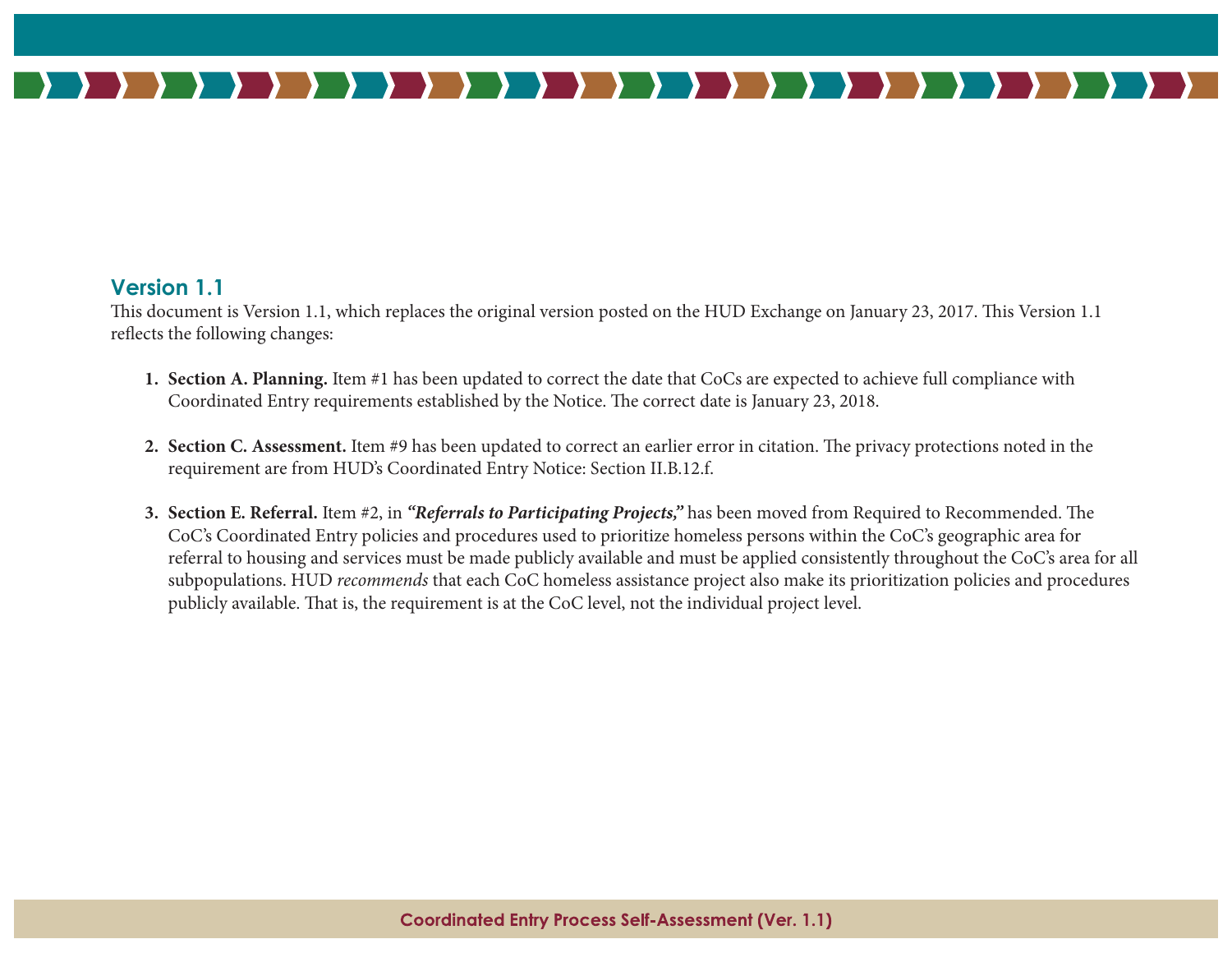

|                                                                                                                                                                                                                                                                                                                                                             | $\blacktriangledown$ | <b>ASSESSMENT NOTES</b> |
|-------------------------------------------------------------------------------------------------------------------------------------------------------------------------------------------------------------------------------------------------------------------------------------------------------------------------------------------------------------|----------------------|-------------------------|
| <b>Deadline for Compliance.</b>                                                                                                                                                                                                                                                                                                                             |                      |                         |
| 1. CoC establishes or updates its coordinated entry process in full compliance with HUD requirements by<br>January 23, 2018.                                                                                                                                                                                                                                |                      |                         |
| CoC Program interim rule: 24 CFR 578.7(a)(8)<br><b>HUD Coordinated Entry Notice: Section I.B</b>                                                                                                                                                                                                                                                            |                      |                         |
| <b>Core Requirements since 2012.</b>                                                                                                                                                                                                                                                                                                                        |                      |                         |
| CoC's coordinated entry process meets the requirements (below) established by the CoC Program interim rule.<br>CoC Program interim rule: 24 CFR 578.3 & 24 CFR 578.7(a)(8)                                                                                                                                                                                  |                      |                         |
| 2. CES covers the entire geographic area claimed by the CoC.                                                                                                                                                                                                                                                                                                |                      |                         |
| 3. CES is easily accessed by individuals and families seeking housing or services.                                                                                                                                                                                                                                                                          |                      |                         |
| 4. CES is well-advertised.                                                                                                                                                                                                                                                                                                                                  |                      |                         |
| 5. CES includes a comprehensive and standardized assessment tool(s).                                                                                                                                                                                                                                                                                        |                      |                         |
| CES provides an initial, comprehensive assessment of individuals and families for housing and services.<br>6.                                                                                                                                                                                                                                               |                      |                         |
| 7. CES includes a specific policy to guide the operation of the centralized or coordinated assessment system<br>to address the needs of individuals and families who are fleeing, or attempting to flee, domestic violence,<br>dating violence, sexual assault, or stalking, but who are seeking shelter or services from non-victim specific<br>providers. |                      |                         |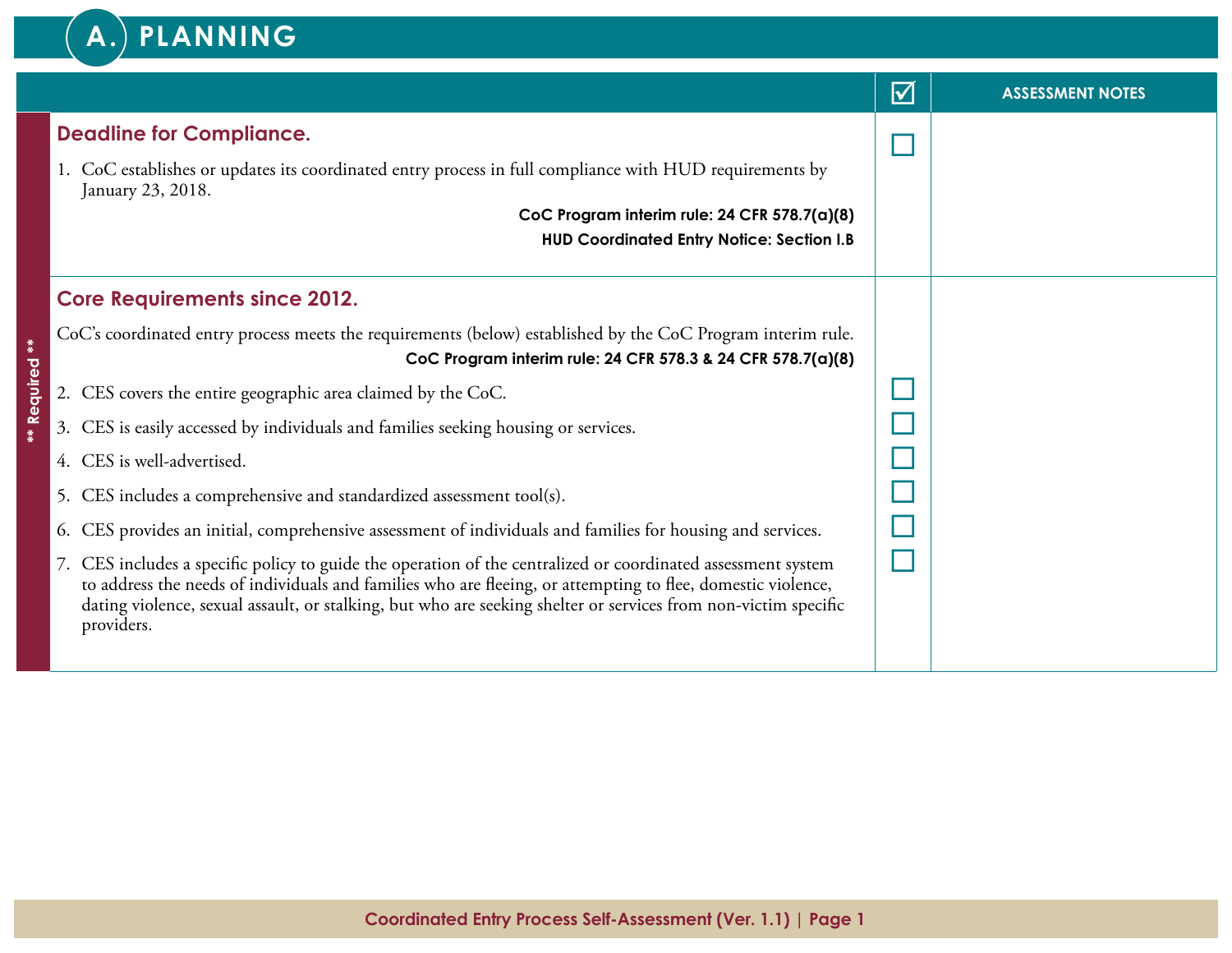#### **A. PLANNING**

|                                                                                                                                                                                                                                                                                                                                                                                                                                                                                                                                                                                                                                                                                                                                                                                                                                                                                                                                                                                                                                                                                                                                                                                                             | $\blacktriangledown$ | <b>ASSESSMENT NOTES</b> |
|-------------------------------------------------------------------------------------------------------------------------------------------------------------------------------------------------------------------------------------------------------------------------------------------------------------------------------------------------------------------------------------------------------------------------------------------------------------------------------------------------------------------------------------------------------------------------------------------------------------------------------------------------------------------------------------------------------------------------------------------------------------------------------------------------------------------------------------------------------------------------------------------------------------------------------------------------------------------------------------------------------------------------------------------------------------------------------------------------------------------------------------------------------------------------------------------------------------|----------------------|-------------------------|
| <b>Core Requirements.</b>                                                                                                                                                                                                                                                                                                                                                                                                                                                                                                                                                                                                                                                                                                                                                                                                                                                                                                                                                                                                                                                                                                                                                                                   |                      |                         |
| 8. CoC, in consultation with recipients of Emergency Solutions Grants program funds within the geographic<br>area, has established and consistently follows written standards for providing Continuum of Care assistance<br>which can guide the development of formalized policies and procedures for the coordinated entry process:<br>• Written standards provide guidance for evaluating individuals' and families' eligibility for<br>assistance under 24 CFR Part 578.<br>Written standards provide guidance for determining and prioritizing which eligible individuals<br>$\bullet$<br>and families will receive transitional housing assistance.<br>Written standards provide guidance for determining and prioritizing which eligible individuals<br>$\bullet$<br>and families will receive rapid rehousing assistance.<br>Written standards provide guidance for determining what percentage or amount of rent each<br>$\bullet$<br>program participant must pay while receiving rapid rehousing assistance.<br>Written standards provide guidance for determining and prioritizing which eligible individuals<br>$\bullet$<br>and families will receive permanent supportive housing assistance. |                      |                         |
| CoC Program interim rule: 24 CFR 578.7(a)(8)<br>9. CoC and each ESG recipient operating within the CoC's geographic area must work together to ensure the<br>CoC's coordinated entry process allows for coordinated screening, assessment and referrals for ESG projects<br>consistent with the written standards for administering ESG assistance.<br>CoC Program interim rule: 24 CFR 578.7(a)(8)<br>ESG interim rule: 24 CFR 576.400(d) and (e)                                                                                                                                                                                                                                                                                                                                                                                                                                                                                                                                                                                                                                                                                                                                                          |                      |                         |
| <b>Full Coverage.</b>                                                                                                                                                                                                                                                                                                                                                                                                                                                                                                                                                                                                                                                                                                                                                                                                                                                                                                                                                                                                                                                                                                                                                                                       |                      |                         |
| 10. If multiple CoCs have joined together to use the same regional coordinated entry process, written policies<br>and procedures describe the following:<br>The relationship of the $CoC(s)$ geographic area(s) to the geographic area(s) covered by the<br>$\bullet$<br>coordinated entry process(es); and<br>How the requirements of ensuring access, standardizing assessments, and implementing uniform<br>$\bullet$<br>referral processes occur in situations where the CoC's geographic boundaries and the geographic<br>boundaries of the coordinated entry process are different.                                                                                                                                                                                                                                                                                                                                                                                                                                                                                                                                                                                                                   |                      |                         |

**HUD Coordinated Entry Notice: Section II.B.1**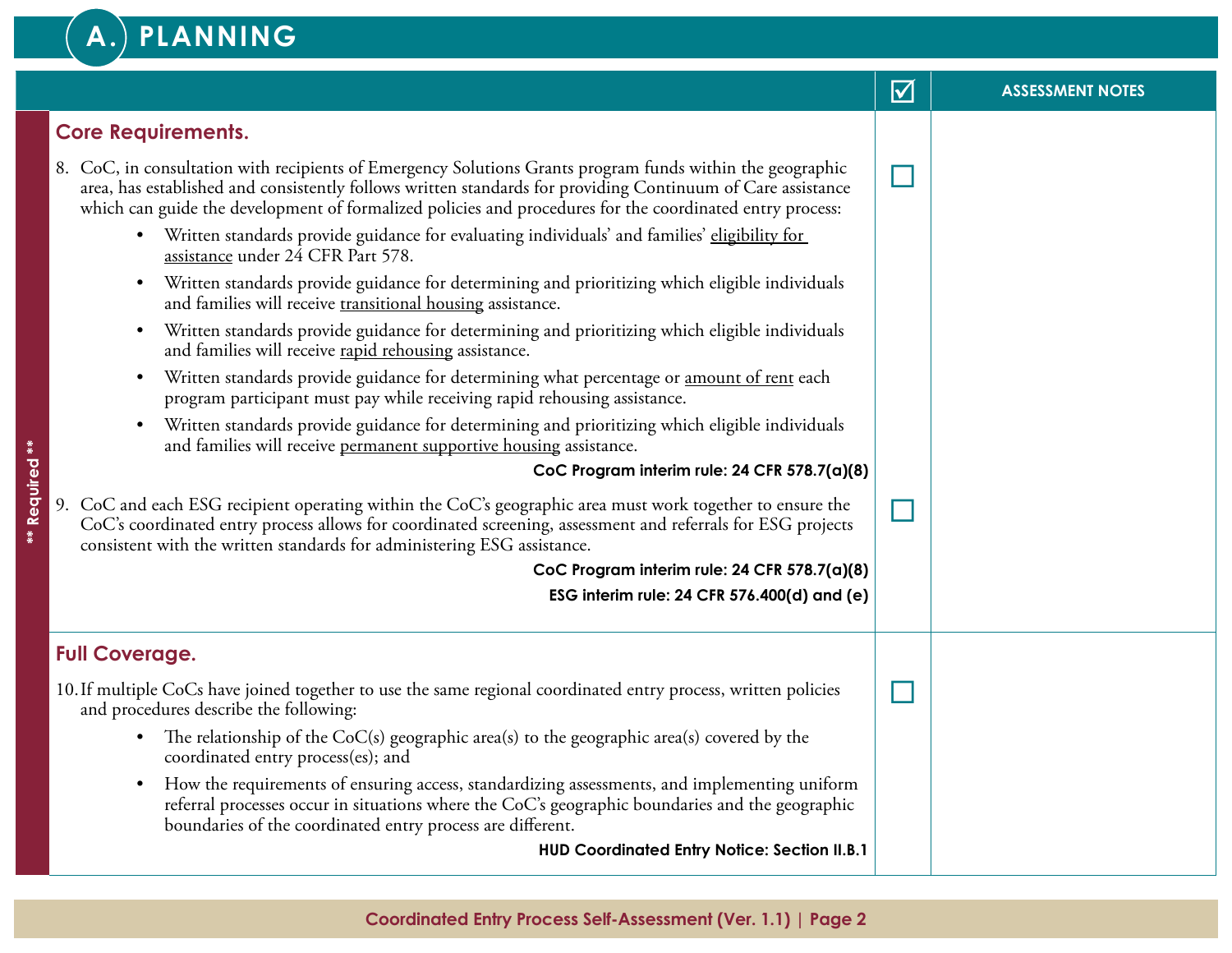## **A. PLANNING**

|             |                                                                                                                                                                                                                                                                                                                                                          | $\blacktriangledown$ | <b>ASSESSMENT NOTES</b> |
|-------------|----------------------------------------------------------------------------------------------------------------------------------------------------------------------------------------------------------------------------------------------------------------------------------------------------------------------------------------------------------|----------------------|-------------------------|
|             | <b>Marketing.</b>                                                                                                                                                                                                                                                                                                                                        |                      |                         |
|             | 11. CoC affirmatively markets housing and supportive services to eligible persons regardless of race, color,<br>national origin, religion, sex, age, familial status, handicap or who are least likely to apply in the absence of<br>special outreach.                                                                                                   |                      |                         |
|             | CoC Program interim rule: 24 CFR 578.93(c)                                                                                                                                                                                                                                                                                                               |                      |                         |
|             | ESG Program interim rule: 24 CFR $576.407(a)$ and (b)                                                                                                                                                                                                                                                                                                    |                      |                         |
| Required ** | 12. Coordinated entry written policies and procedures include a strategy to ensure the coordinated entry process<br>is available to all eligible persons regardless of race, color, national origin, religion, sex, age, familial status,<br>disability, actual or perceived sexual orientation, gender identify, or marital status.                     |                      |                         |
| **          | <b>HUD Coordinated Entry Notice: Section II.B.5</b>                                                                                                                                                                                                                                                                                                      |                      |                         |
|             | HUD Equal Access rule: 24 CFR 5.105(a)(2) and 5.106(b)                                                                                                                                                                                                                                                                                                   |                      |                         |
|             | 13. Coordinated entry written policies and procedures ensure all people in different populations and<br>subpopulations in the CoC's geographic area, including people experiencing chronic homelessness,<br>veterans, families with children, youth, and survivors of domestic violence, have fair and equal access to the<br>coordinated entry process. |                      |                         |
|             | <b>HUD Coordinated Entry Notice: Section II.B.5</b>                                                                                                                                                                                                                                                                                                      |                      |                         |
|             |                                                                                                                                                                                                                                                                                                                                                          |                      |                         |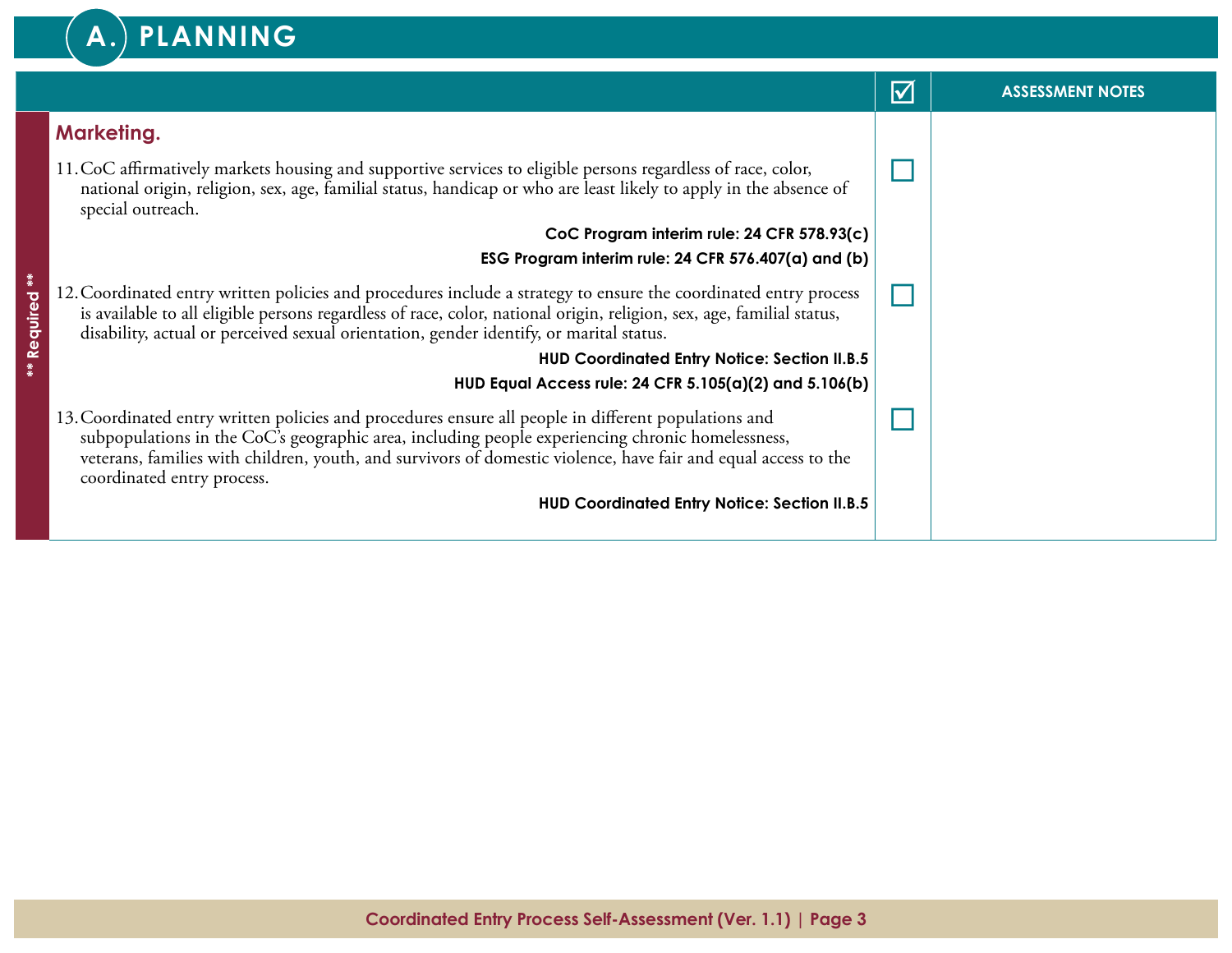## **A. PLANNING**

|                                                                                                                                                                                                                                                                                                                                                                                                              | $\triangledown$ | <b>ASSESSMENT NOTES</b> |
|--------------------------------------------------------------------------------------------------------------------------------------------------------------------------------------------------------------------------------------------------------------------------------------------------------------------------------------------------------------------------------------------------------------|-----------------|-------------------------|
| <b>Nondiscrimination.</b>                                                                                                                                                                                                                                                                                                                                                                                    |                 |                         |
| 14. CoC has developed and operates a coordinated entry that permits recipients of Federal and State funds to<br>comply with applicable civil rights and fair housing laws and requirements. Recipients and subrecipients<br>of CoC Program and ESG Program-funded projects must comply with the nondiscrimination and equal<br>opportunity provisions of Federal civil rights laws, including the following: |                 |                         |
| Fair Housing Act prohibits discriminatory housing practices based on race, color, religion, sex,<br>$\bullet$<br>national origin, disability, or familial status.                                                                                                                                                                                                                                            |                 |                         |
| Section 504 of the Rehabilitation Act prohibits discrimination on the basis of disability under any<br>program or activity receiving Federal financial assistance.                                                                                                                                                                                                                                           |                 |                         |
| Title VI of the Civil Rights Act prohibits discrimination on the basis of race, color, or national<br>$\bullet$<br>origin under any program or activity receiving Federal financial assistance.                                                                                                                                                                                                              |                 |                         |
| Title II of the Americans with Disabilities Act prohibits public entities, which includes State and<br>$\bullet$<br>local governments, and special purpose districts, from discriminating against individuals with<br>disabilities in all their services, programs, and activities, which include housing, and housing-<br>related services such as housing search and referral assistance.                  |                 |                         |
| Title III of the Americans with Disabilities Act prohibits private entities that own, lease, and<br>$\bullet$<br>operate places of public accommodation, which include shelters, social service establishments,<br>and other public accommodations providing housing, from discriminating on the basis of<br>disability.                                                                                     |                 |                         |
| <b>HUD Coordinated Entry Notice: Section I.D</b>                                                                                                                                                                                                                                                                                                                                                             |                 |                         |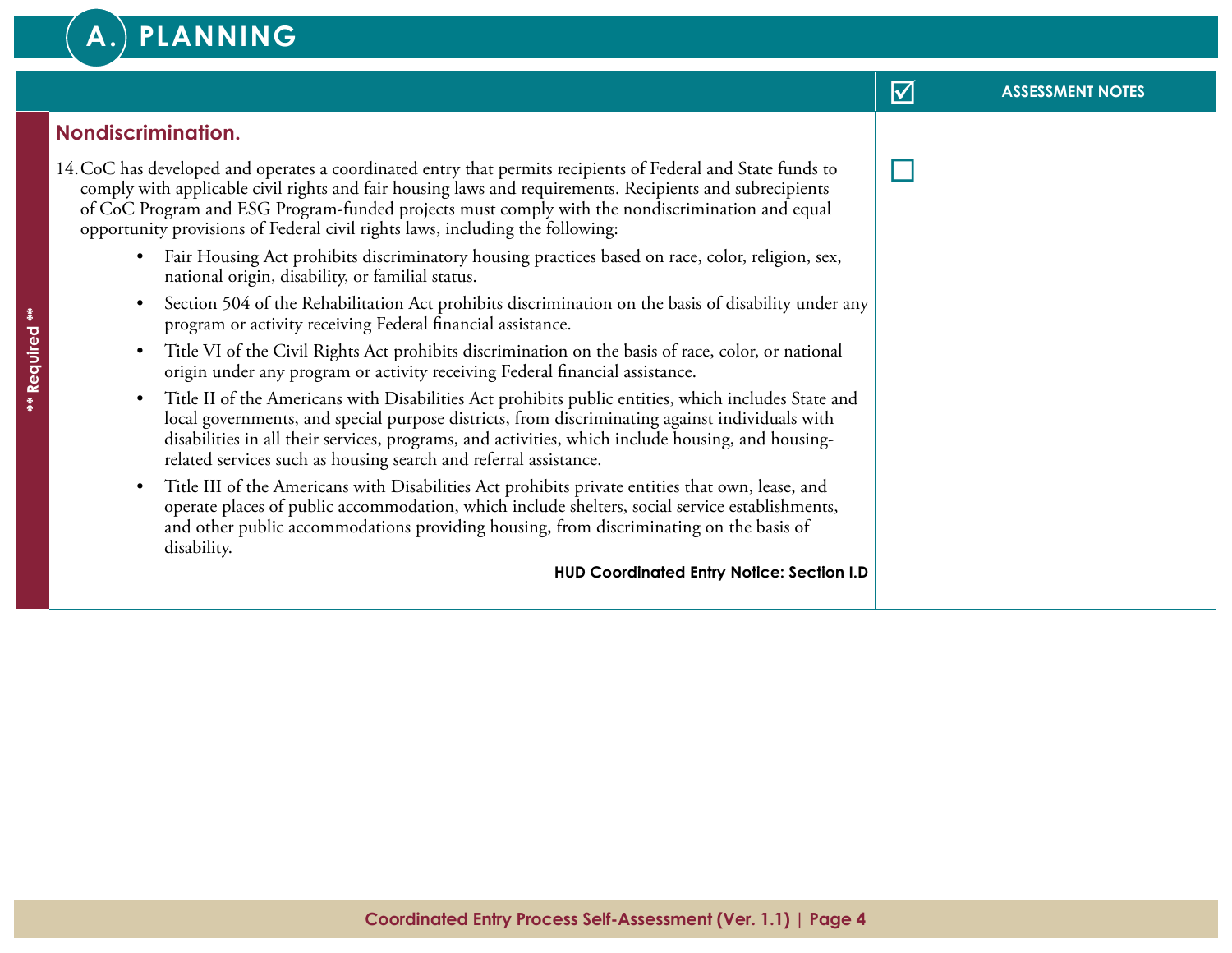#### **B.** ACCESS þ **ASSESSMENT NOTES Access Models.**  1. CoC offers the same assessment approach at all access points and all access points are usable by all people ¨ who may be experiencing homelessness or at risk of homelessness. If separate access points are identified to meet the needs of one of the five populations allowable by HUD's Coordinated Entry Notice, initial screening at each access point allows for immediate linkage to the appropriate subpopulation access point (e.g. unaccompanied youth who access CES at the access point defined for adults without children are immediately connected to the youth-specific access point). **HUD Coordinated Entry Notice: Section II.B.2.a Accessibility. \*\* Required \*\*** Required 2. CoC ensures that households who are included in more than one of the populations for which an access ¨ point is dedicated (for example, a parenting unaccompanied youth who is fleeing domestic violence) can be served at all of the access points for which they qualify as a target population. **HUD Coordinated Entry Notice: Section II.B.2.f** ¨ 3. CoC provides the same assessment approach, including standardized decision-making, at all access points. **HUD Coordinated Entry Notice: Section II.B.2.a** 4. CoC ensures participants may not be denied access to the coordinated entry process on the basis that the  $\Box$ participant is or has been a victim of domestic violence, dating violence, sexual assault or stalking. **HUD Coordinated Entry Notice: Section II.B.12.e** 5. CoC's access point(s) must be easily accessed by individual and families seeking homeless or homelessness ¨ prevention services. **HUD Coordinated Entry Notice: Section II.B.8**

 $\ddot{\ast}$ 

ł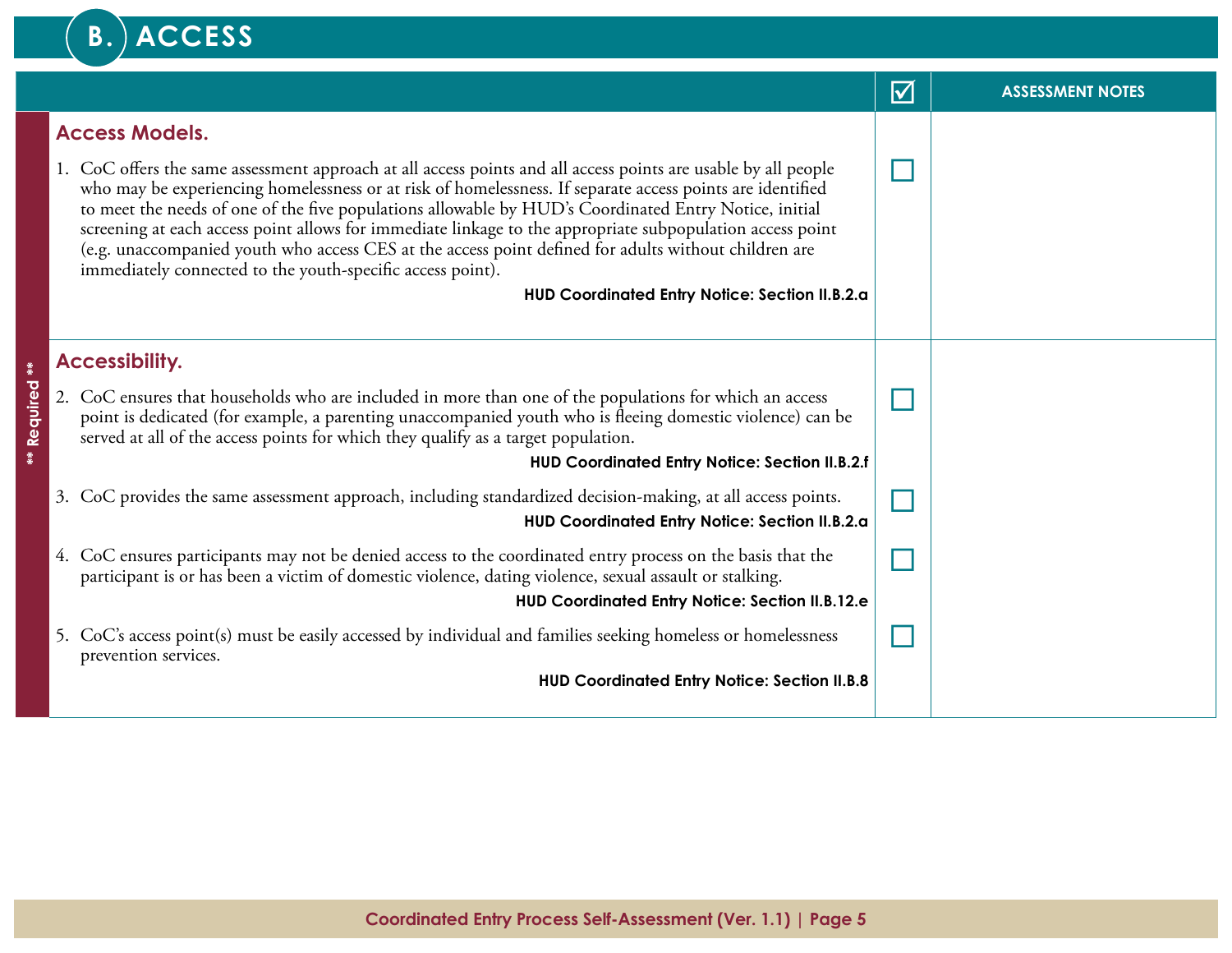## B. ACCESS

**\*\* Required \*\***

\*\* Required \*\*

|                                                                                                                                                                                                                                                                                                                                                                                                                                                                                                                                                                                                                                                                                                                      | $\blacktriangledown$ | <b>ASSESSMENT NOTES</b> |
|----------------------------------------------------------------------------------------------------------------------------------------------------------------------------------------------------------------------------------------------------------------------------------------------------------------------------------------------------------------------------------------------------------------------------------------------------------------------------------------------------------------------------------------------------------------------------------------------------------------------------------------------------------------------------------------------------------------------|----------------------|-------------------------|
| <b>Emergency Services.</b>                                                                                                                                                                                                                                                                                                                                                                                                                                                                                                                                                                                                                                                                                           |                      |                         |
| 6. CoC's CE process allows emergency services, including all domestic violence and emergency services hotlines,<br>drop-in service programs, and emergency shelters, including domestic violence shelters and other short-<br>term crisis residential programs, to operate with as few barriers to entry as possible. People are able to access<br>emergency services, such as emergency shelter, independent of the operating hours of the system's intake and<br>assessment processes.                                                                                                                                                                                                                             |                      |                         |
| <b>HUD Coordinated Entry Notice: Section II.B.7</b>                                                                                                                                                                                                                                                                                                                                                                                                                                                                                                                                                                                                                                                                  |                      |                         |
| 7. CoC's written CE policies and procedures document a process by which persons are ensured access to<br>emergency services during hours when the coordinated entry's intake and assessment processes are not<br>operating. CE written policies and procedures document how CE participants are connected, as necessary, to<br>coordinated entry as soon as the intake and assessment processes are operating.                                                                                                                                                                                                                                                                                                       |                      |                         |
| HUD Coordinated Entry Notice: Section II.B.7.b                                                                                                                                                                                                                                                                                                                                                                                                                                                                                                                                                                                                                                                                       |                      |                         |
| <b>Prevention Services.</b>                                                                                                                                                                                                                                                                                                                                                                                                                                                                                                                                                                                                                                                                                          |                      |                         |
| 8. CoC's written CE policies and procedures document a process for persons seeking access to homelessness<br>prevention services funded with ESG program funds through the coordinated entry process. If the CoC<br>defines separate access points for homelessness prevention services, written policies and procedures must<br>describe the process by which persons are prioritized for referrals to homelessness prevention services. To the<br>extent to which other (i.e, non ESG -funded) homelessness prevention services participate in coordinated<br>entry processes, the policies and procedures must also describe the process by which persons will be<br>prioritized for referrals to these programs. |                      |                         |
| <b>HUD Coordinated Entry Notice: Section II.B.8</b>                                                                                                                                                                                                                                                                                                                                                                                                                                                                                                                                                                                                                                                                  |                      |                         |
| <b>Full Coverage.</b>                                                                                                                                                                                                                                                                                                                                                                                                                                                                                                                                                                                                                                                                                                |                      |                         |
| 9. CoC's access points cover and are accessible throughout the entirety of the geographic area of the CoC.<br><b>HUD Coordinated Entry Notice: Section II.B.1</b>                                                                                                                                                                                                                                                                                                                                                                                                                                                                                                                                                    |                      |                         |
| <b>Marketing.</b>                                                                                                                                                                                                                                                                                                                                                                                                                                                                                                                                                                                                                                                                                                    |                      |                         |
| 10. CoC's written coordinated entry policies and procedures document steps taken to ensure access points,<br>if physical locations, are accessible to individuals with disabilities, including accessible physical locations<br>for individuals who use wheelchairs, as well as people in the CoC who are least likely to access homeless<br>assistance.                                                                                                                                                                                                                                                                                                                                                             |                      |                         |
| HUD Coordinated Entry Notice: Section II.B.5.c                                                                                                                                                                                                                                                                                                                                                                                                                                                                                                                                                                                                                                                                       |                      |                         |

**Coordinated Entry Process Self-Assessment (Ver. 1.1) | Page 6**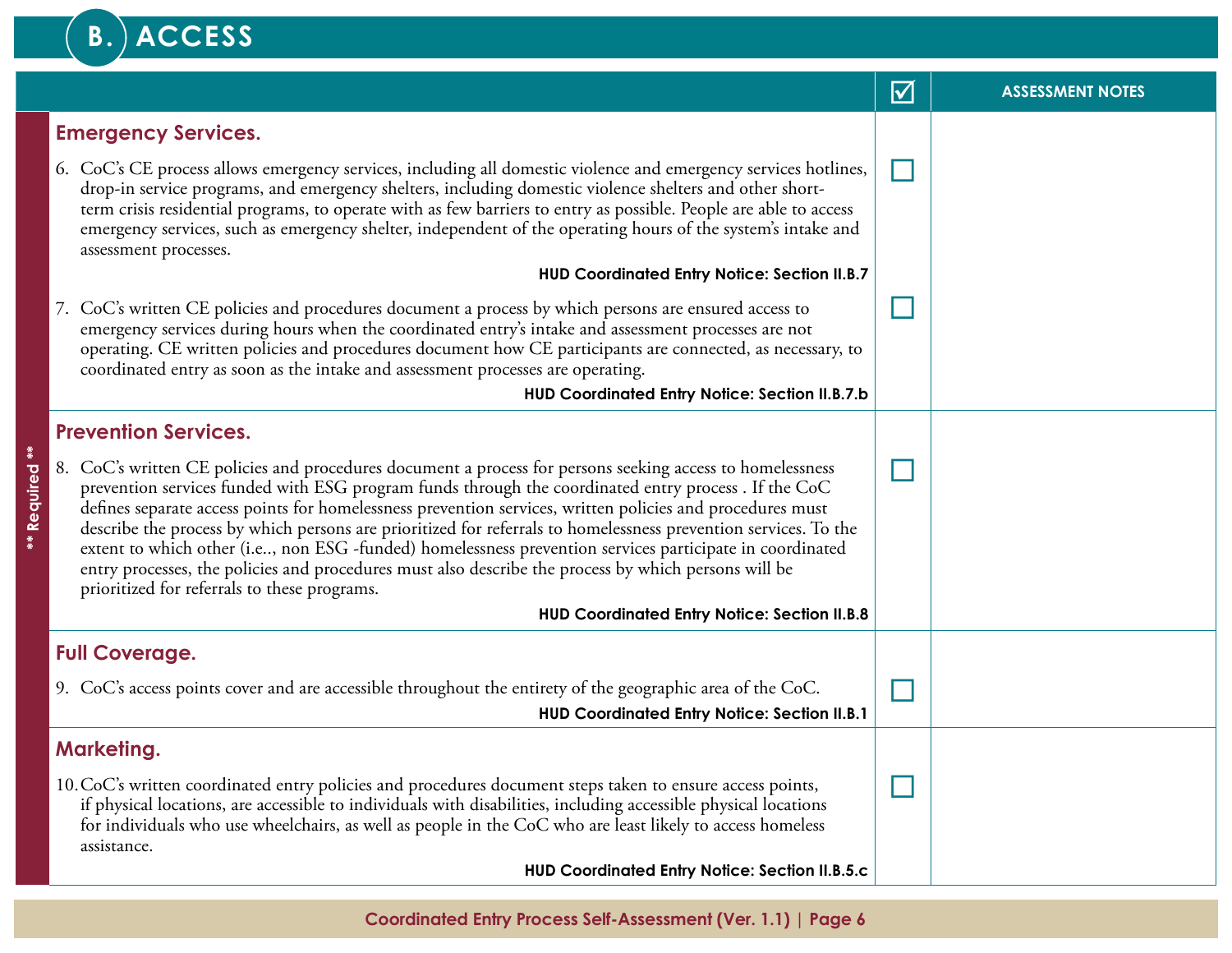## **B.** ACCESS

|                          |                                                                                                                                                                                                                                                                                                                                                                                                                                                                                                                                                                                                                                                                                           | $\blacktriangledown$ | <b>ASSESSMENT NOTES</b> |
|--------------------------|-------------------------------------------------------------------------------------------------------------------------------------------------------------------------------------------------------------------------------------------------------------------------------------------------------------------------------------------------------------------------------------------------------------------------------------------------------------------------------------------------------------------------------------------------------------------------------------------------------------------------------------------------------------------------------------------|----------------------|-------------------------|
|                          | 11. CoC's written CE policies and procedures document steps taken to ensure effective communication with<br>individuals with disabilities. Recipients of Federal funds and CoCs must provide appropriate auxiliary aids<br>and services necessary to ensure effective communication (e.g. Braille, audio, large type, assistive listening<br>devices, and sign language interpreters.                                                                                                                                                                                                                                                                                                     |                      |                         |
|                          | <b>HUD Coordinated Entry Notice: Section II.B.5.c</b>                                                                                                                                                                                                                                                                                                                                                                                                                                                                                                                                                                                                                                     |                      |                         |
|                          | 12. CoC's access point(s) take reasonable steps to offer CE process materials and participant instruction in<br>multiple languages to meet the needs of minority, ethnic, and groups with Limited English Proficiency<br>(LEP).                                                                                                                                                                                                                                                                                                                                                                                                                                                           |                      |                         |
|                          | HUD Coordinated Entry Notice: Section II.B.5.d                                                                                                                                                                                                                                                                                                                                                                                                                                                                                                                                                                                                                                            |                      |                         |
|                          | <b>Safety Planning.</b>                                                                                                                                                                                                                                                                                                                                                                                                                                                                                                                                                                                                                                                                   |                      |                         |
| <b>Required **</b><br>X. | 13. CoC has a specific written CE policy and procedure to address the needs of individuals and families who<br>are fleeing, or attempting to flee, domestic violence, dating violence, sexual assault, or stalking, but who are<br>seeking shelter or services from non-victim service providers. At a minimum, people fleeing or attempting<br>to flee domestic violence and victims of trafficking have safe and confidential access to the coordinated entry<br>process and victim services, including access to the comparable process used by victim service providers, as<br>applicable, and immediate access to emergency services such as domestic violence hotlines and shelter. |                      |                         |
|                          | <b>HUD Coordinated Entry Notice: Section II.B.10</b>                                                                                                                                                                                                                                                                                                                                                                                                                                                                                                                                                                                                                                      |                      |                         |
|                          | <b>Street Outreach.</b>                                                                                                                                                                                                                                                                                                                                                                                                                                                                                                                                                                                                                                                                   |                      |                         |
|                          | 14. Street outreach efforts funded under ESG or the CoC program are linked to the coordinated entry process.<br>Written policies and procedures describe the process by which all participating street outreach staff,<br>regardless of funding source, ensure that persons encountered by street outreach workers are offered the same<br>standardized process as persons who access coordinated entry through site-based access points.                                                                                                                                                                                                                                                 |                      |                         |
|                          | <b>HUD Coordinated Entry Notice: Section II.B.6</b>                                                                                                                                                                                                                                                                                                                                                                                                                                                                                                                                                                                                                                       |                      |                         |
|                          |                                                                                                                                                                                                                                                                                                                                                                                                                                                                                                                                                                                                                                                                                           |                      |                         |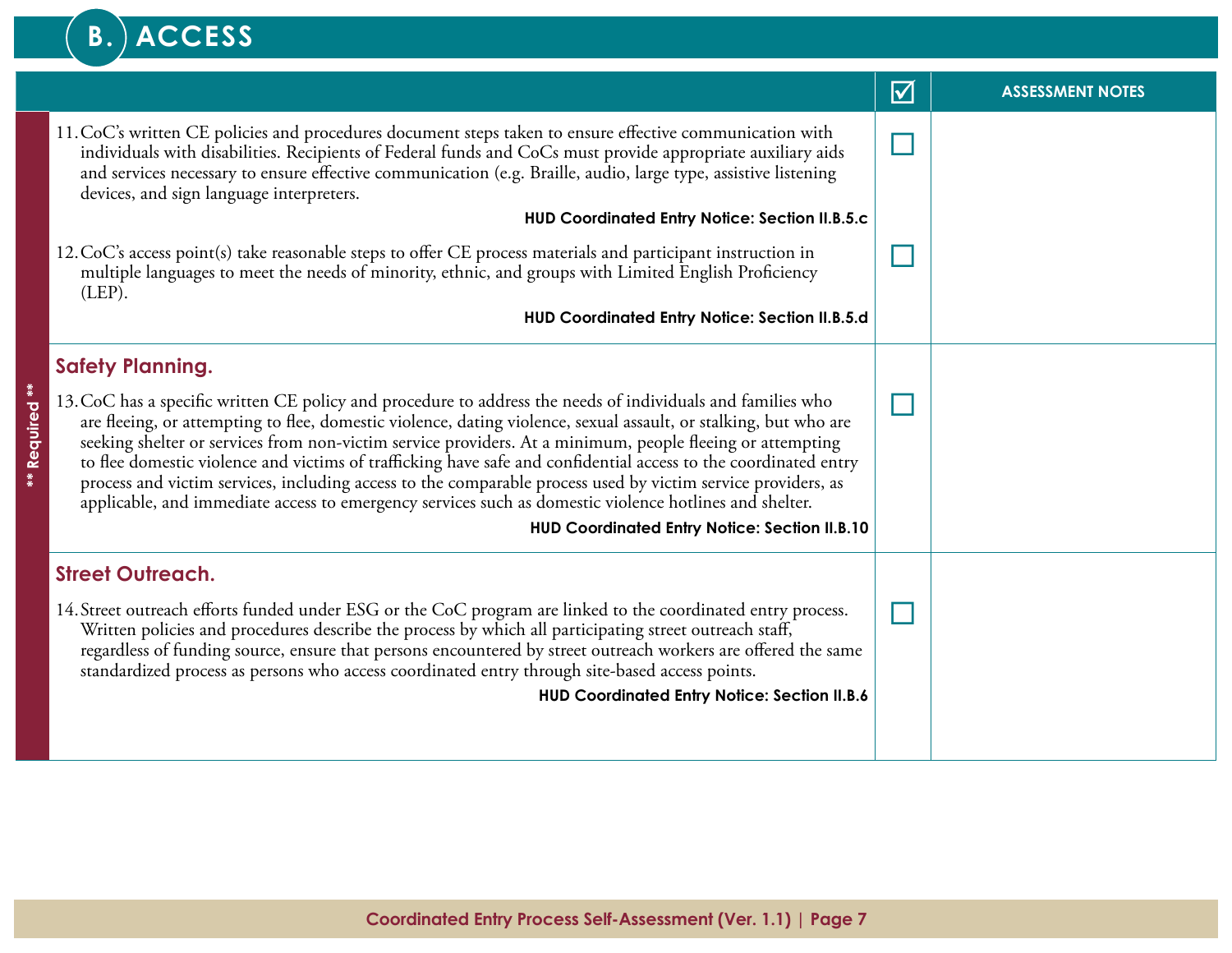## B.) ACCESS

|                 |                                                                                                                                                                                                                                                                                                                                                                                                                                                                                                                                | $\blacktriangledown$ | <b>ASSESSMENT NOTES</b> |
|-----------------|--------------------------------------------------------------------------------------------------------------------------------------------------------------------------------------------------------------------------------------------------------------------------------------------------------------------------------------------------------------------------------------------------------------------------------------------------------------------------------------------------------------------------------|----------------------|-------------------------|
|                 | <b>Accessibility.</b>                                                                                                                                                                                                                                                                                                                                                                                                                                                                                                          |                      |                         |
| Recommended     | 15. CoC's access points, if physical locations, are sited in proximity to public transportation and other services<br>to facilitate participant access. A CoC or recipient of Federal funds may be required to offer some variation<br>to the process, e.g., a different access point, as a reasonable accommodation for a person with disabilities.<br>For example, a person with a mobility impairment may request a reasonable accommodation in order to<br>complete the coordinated entry process at a different location. |                      |                         |
|                 | 16. CoC's access points provide connections to mainstream and community-based emergency assistance services<br>such as supplemental food assistance programs and applications for income assistance.                                                                                                                                                                                                                                                                                                                           |                      |                         |
|                 | <b>Access Models.</b>                                                                                                                                                                                                                                                                                                                                                                                                                                                                                                          |                      |                         |
|                 | 17. CoC's access points provide virtual entry where individuals and families experiencing a housing crisis may<br>present for initial assessment screening (e.g. a 211 or other hotline systems that screens and directly connects<br>callers to appropriate crisis housing and service providers in the area).                                                                                                                                                                                                                |                      |                         |
|                 | 18. CoC has multiple access points, each assigned to a specific sub-region within the CoC.                                                                                                                                                                                                                                                                                                                                                                                                                                     |                      |                         |
|                 | 19. CoC has partnered with neighboring CoCs to create a single access point covering the multi-CoC region.                                                                                                                                                                                                                                                                                                                                                                                                                     |                      |                         |
| <b>Optional</b> | 20. The CoC has multiple access points to facilitate access, coordinate entry processes, and improve the quality of<br>information gathered for the following subpopulations:                                                                                                                                                                                                                                                                                                                                                  |                      |                         |
|                 | Adults without children;<br>$\bullet$                                                                                                                                                                                                                                                                                                                                                                                                                                                                                          |                      |                         |
|                 | Adults accompanied by children;<br>Unaccompanied youth;<br>٠                                                                                                                                                                                                                                                                                                                                                                                                                                                                   |                      |                         |
|                 | Households fleeing or attempting to flee domestic violence; or                                                                                                                                                                                                                                                                                                                                                                                                                                                                 |                      |                         |
|                 | Persons at risk of homelessness.<br>$\bullet$                                                                                                                                                                                                                                                                                                                                                                                                                                                                                  |                      |                         |
|                 | 21. CoC has a "no wrong door" approach in which a homeless family or individual can present at any homeless<br>housing and service provider in the geographic area.                                                                                                                                                                                                                                                                                                                                                            |                      |                         |
|                 |                                                                                                                                                                                                                                                                                                                                                                                                                                                                                                                                |                      |                         |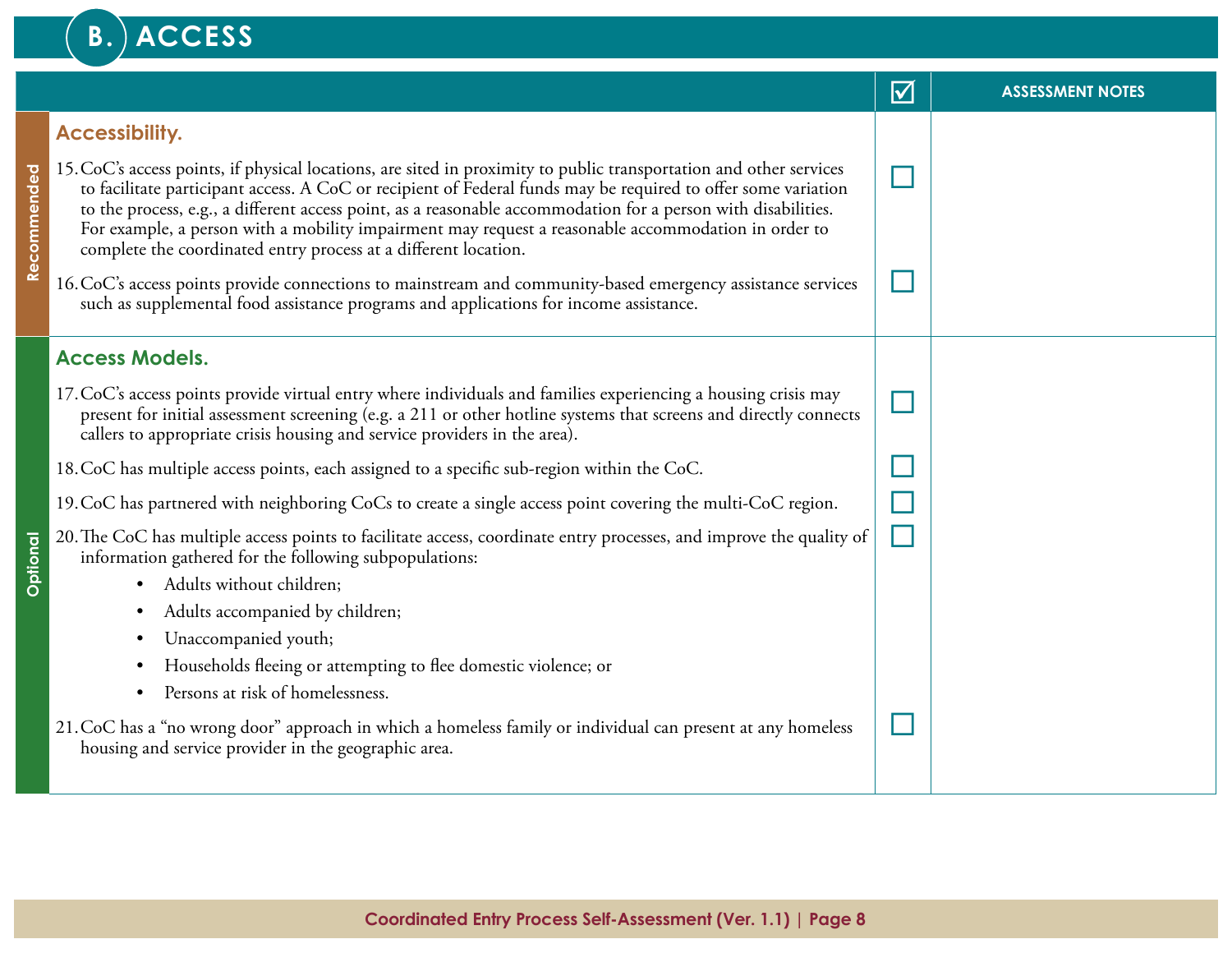## B.) ACCESS

|                 |                                                                                                                                                                                                                                                                                                                                                                                                                                 | $\blacktriangledown$ | <b>ASSESSMENT NOTES</b> |
|-----------------|---------------------------------------------------------------------------------------------------------------------------------------------------------------------------------------------------------------------------------------------------------------------------------------------------------------------------------------------------------------------------------------------------------------------------------|----------------------|-------------------------|
|                 | <b>Prevention Services.</b>                                                                                                                                                                                                                                                                                                                                                                                                     |                      |                         |
|                 | 22. CoC's CE process includes separate access point(s) for homelessness prevention so that people at risk of<br>homelessness can receive urgent services when and where they are needed. If separate access points for<br>homelessness prevention services exist in the CoC, written CE policies and procedures describe the process<br>by which persons will be prioritized for referrals to homelessness prevention services. |                      |                         |
|                 | <b>HUD Coordinated Entry Notice: Section II.B.8</b>                                                                                                                                                                                                                                                                                                                                                                             |                      |                         |
|                 |                                                                                                                                                                                                                                                                                                                                                                                                                                 |                      |                         |
| <b>Optional</b> | <b>Safety Planning.</b>                                                                                                                                                                                                                                                                                                                                                                                                         |                      |                         |
|                 | 23. Victim service providers funded by CoC and ESG program funds are not required to use the CoC's<br>coordinated entry process, but CoC- and ESG-funded victim service providers are allowed to do so. Or,<br>victim service providers may use an alternative coordinated entry process for victims of domestic violence,<br>dating violence, sexual assault, and stalking.                                                    |                      |                         |
|                 | *Note – if an alternative CE process is used for victims of domestic violence, dating violence, sexual assault<br>and stalking, that alternative process must meet HUD's minimum coordinated entry requirements.                                                                                                                                                                                                                |                      |                         |
|                 |                                                                                                                                                                                                                                                                                                                                                                                                                                 |                      |                         |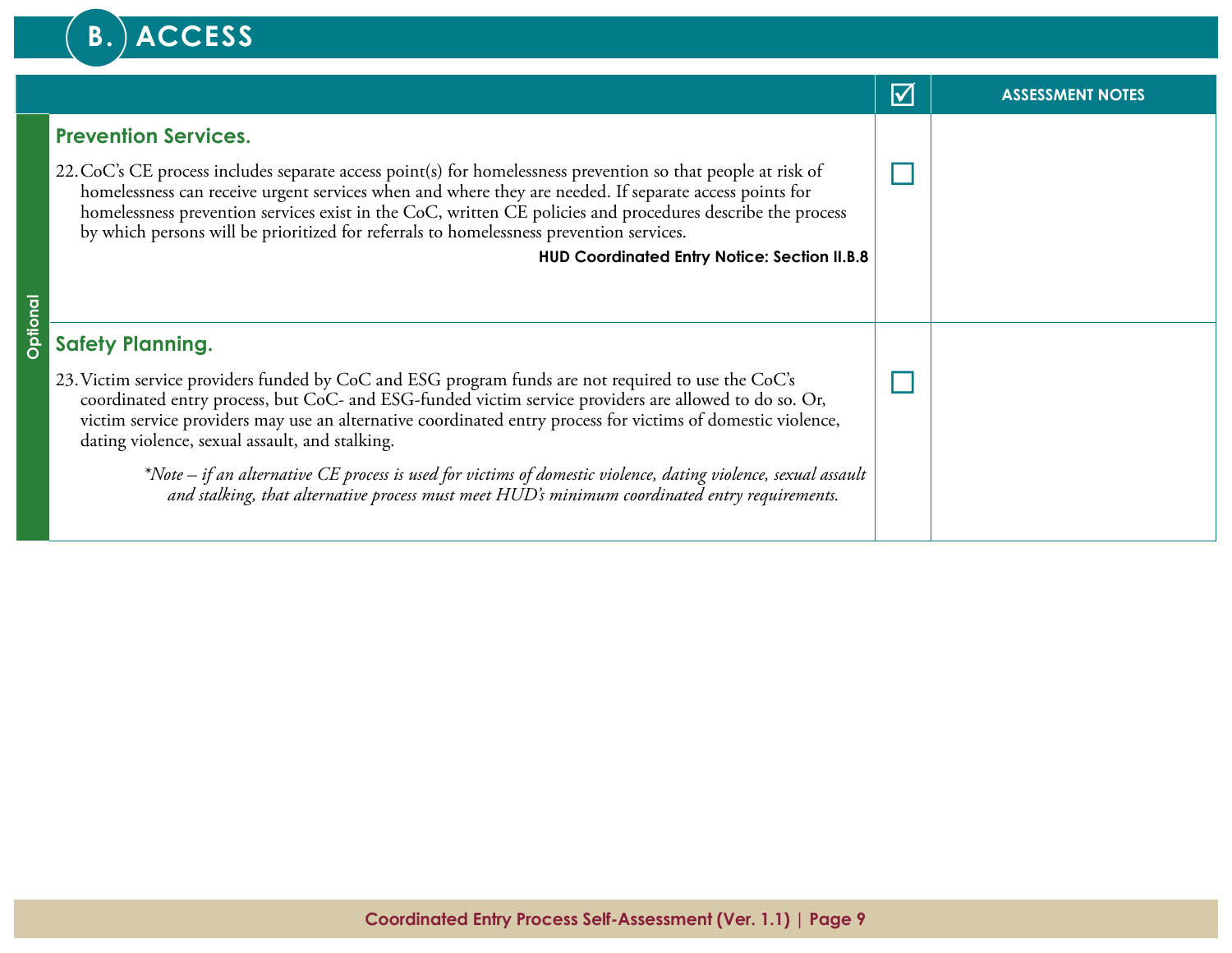#### C.) ASSESSMENT

|                           |    |                                                                                                                                                                                                                                                                                                                                                                                                                                                                                                                                                                                                                                          | $\blacktriangledown$ | <b>ASSESSMENT NOTES</b> |
|---------------------------|----|------------------------------------------------------------------------------------------------------------------------------------------------------------------------------------------------------------------------------------------------------------------------------------------------------------------------------------------------------------------------------------------------------------------------------------------------------------------------------------------------------------------------------------------------------------------------------------------------------------------------------------------|----------------------|-------------------------|
|                           |    | <b>Assessment Process.</b>                                                                                                                                                                                                                                                                                                                                                                                                                                                                                                                                                                                                               |                      |                         |
|                           |    | 1. CoC consistently applies one or more standardized assessment tool(s), applying a consistent process<br>throughout the CoC in order to achieve fair, equitable, and equal access to services within the community.                                                                                                                                                                                                                                                                                                                                                                                                                     |                      |                         |
|                           |    | HUD Coordinated Entry Notice: Section II.B.2.a                                                                                                                                                                                                                                                                                                                                                                                                                                                                                                                                                                                           |                      |                         |
|                           |    | 2. CoC's written policies and procedures describe the standardized assessment process, including assessment<br>information, factors, and documentation of the criteria used for uniform decision-making across access<br>points and staff.                                                                                                                                                                                                                                                                                                                                                                                               |                      |                         |
|                           |    | HUD Coordinated Entry Notice: Sections II.B.2.g.1 and II.B.3                                                                                                                                                                                                                                                                                                                                                                                                                                                                                                                                                                             |                      |                         |
| $\ddot{*}$<br>** Required | 3. | CoC maintains written policies and procedures that prohibit the coordinated entry process from screening<br>people out of the coordinated entry process due to perceived barriers to housing or services, including, but<br>not limited to, too little or no income, active or a history of substance abuse, domestic violence history,<br>resistance to receiving services, the type or extent of a disability-related services or supports that are needed,<br>history of evictions or poor credit, lease violations or history of not being a leaseholder, or criminal record.<br><b>HUD Coordinated Entry Notice: Section II.B.4</b> |                      |                         |
|                           |    | <b>Assessor Training.</b>                                                                                                                                                                                                                                                                                                                                                                                                                                                                                                                                                                                                                |                      |                         |
|                           |    | 4. CoC provides training opportunities at least once annually to organizations and or staff persons at<br>organizations that serve as access points or administer assessments. CoC updates and distributes training<br>protocols at least annually. The purpose of the training is to provide all staff administering assessments with<br>access to materials that clearly describe the methods by which assessments are to be conducted with fidelity to<br>the CoC's coordinated entry written policies and procedures.                                                                                                                |                      |                         |
|                           |    | <b>HUD Coordinated Entry Notice: Section II.B.14</b>                                                                                                                                                                                                                                                                                                                                                                                                                                                                                                                                                                                     |                      |                         |
|                           |    |                                                                                                                                                                                                                                                                                                                                                                                                                                                                                                                                                                                                                                          |                      |                         |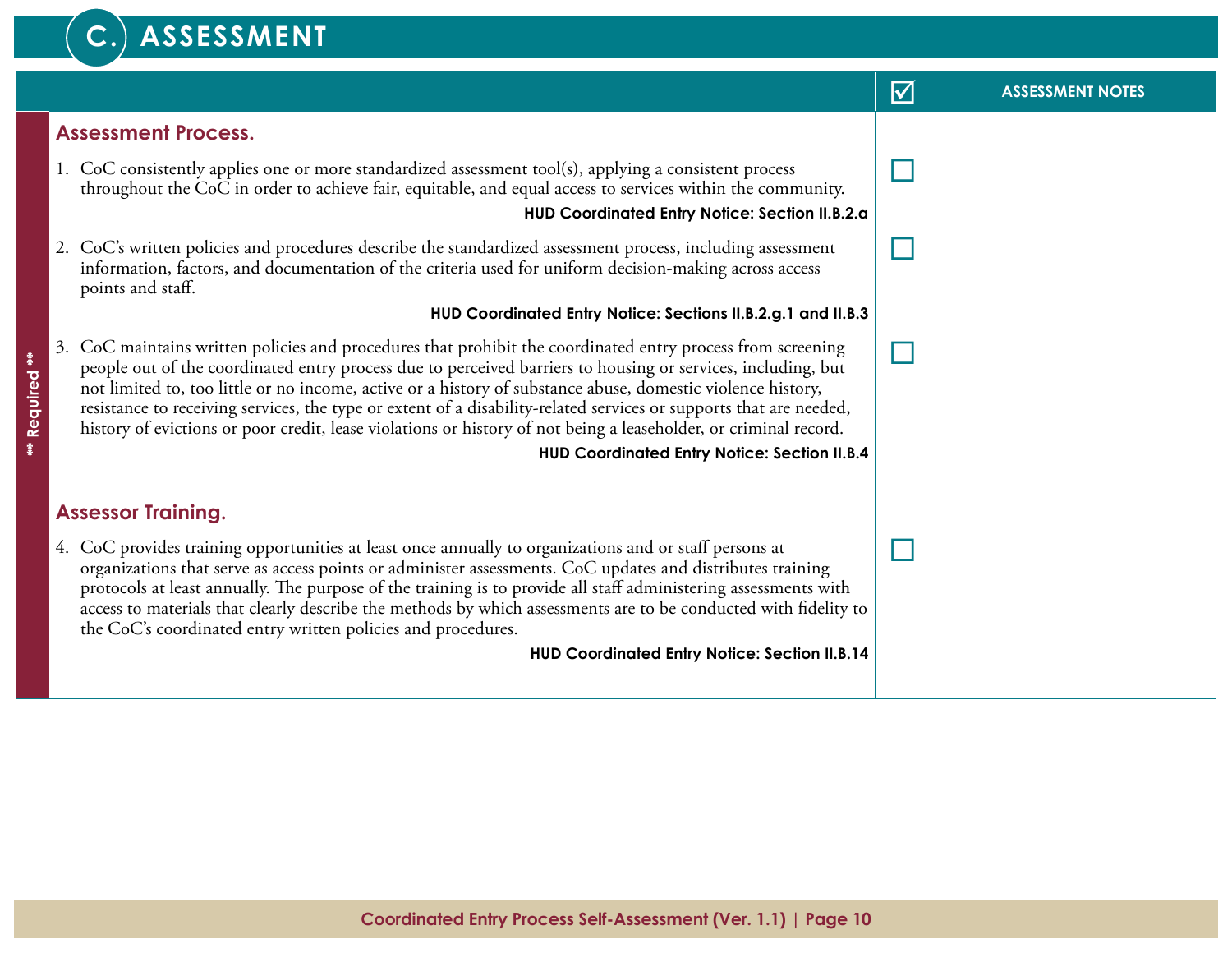#### C.) ASSESSMENT

|                                                                                                                                                                                                                                                                                                                                                                                                                                                                                                | $\blacktriangledown$ | <b>ASSESSMENT NOTES</b> |
|------------------------------------------------------------------------------------------------------------------------------------------------------------------------------------------------------------------------------------------------------------------------------------------------------------------------------------------------------------------------------------------------------------------------------------------------------------------------------------------------|----------------------|-------------------------|
| 5. CoC's coordinated entry process training curricula includes the following topics for staff conducting<br>assessments:                                                                                                                                                                                                                                                                                                                                                                       |                      |                         |
| Review of CoC's written CE policies and procedures, including any adopted variations for<br>$\bullet$<br>specific subpopulations;                                                                                                                                                                                                                                                                                                                                                              |                      |                         |
| Requirements for use of assessment information to determine prioritization; and                                                                                                                                                                                                                                                                                                                                                                                                                |                      |                         |
| Criteria for uniform decision-making and referrals.                                                                                                                                                                                                                                                                                                                                                                                                                                            |                      |                         |
| <b>HUD Coordinated Entry Notice: Section II.B.14</b>                                                                                                                                                                                                                                                                                                                                                                                                                                           |                      |                         |
| <b>Client-Centered.</b>                                                                                                                                                                                                                                                                                                                                                                                                                                                                        |                      |                         |
| 6. Participants must be informed of the ability to file a nondiscrimination complaint.                                                                                                                                                                                                                                                                                                                                                                                                         |                      |                         |
| HUD Coordinated Entry Notice: Section II.B.12.g                                                                                                                                                                                                                                                                                                                                                                                                                                                |                      |                         |
| <b>Participant Autonomy.</b>                                                                                                                                                                                                                                                                                                                                                                                                                                                                   |                      |                         |
| 7. CoC coordinated assessment participants are freely allowed to decide what information they provide during<br>the assessment process, to refuse to answer assessment questions and to refuse housing and service options<br>without retribution or limiting their access to other forms of assistance. Written policies and procedures<br>specify the conditions for participants to maintain their place in coordinated entry prioritization lists when<br>the participant rejects options. |                      |                         |
| *Note – Programs may require participants to provide certain pieces of information to determine program<br>eligibility only when the applicable program regulation requires the information to establish or<br>document eligibility.                                                                                                                                                                                                                                                           |                      |                         |
| <b>HUD Coordinated Entry Notice: Section II.B.11</b>                                                                                                                                                                                                                                                                                                                                                                                                                                           |                      |                         |
| <b>Privacy Protections.</b>                                                                                                                                                                                                                                                                                                                                                                                                                                                                    |                      |                         |
| 8. CoC has established written policies and procedures concerning protection of all data collected through the<br>CE assessment process.                                                                                                                                                                                                                                                                                                                                                       |                      |                         |
| <b>HUD Coordinated Entry Notice: Section II.B.12</b>                                                                                                                                                                                                                                                                                                                                                                                                                                           |                      |                         |
| 9. CoC has established written policies and procedures establishing that the assessment process cannot require<br>disclosure of specific disabilities or diagnosis. Specific diagnosis or disability information may only be<br>obtained for purposes of determining program eligibility to make appropriate referrals.<br>HUD Coordinated Entry Notice: Section II.B.12.f                                                                                                                     |                      |                         |
|                                                                                                                                                                                                                                                                                                                                                                                                                                                                                                |                      |                         |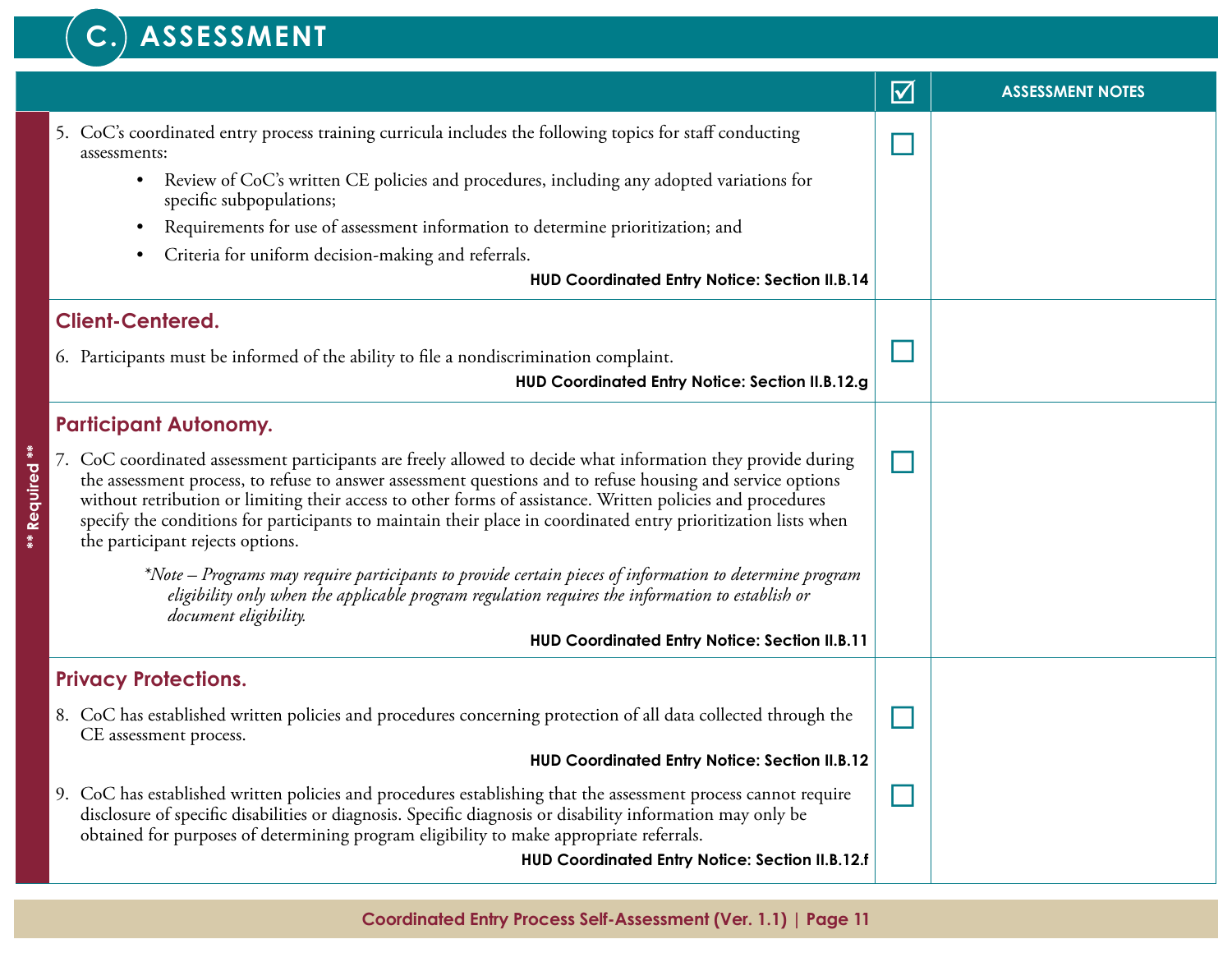#### **C. ASSESSMENT** þ **ASSESSMENT NOTES Assessment Process.** 10.CoC uses locally specific assessment approaches and tools that reflect the characteristics and attributes of the CoC and CoC participants. 11.CoC uses a valid, tested, and reliable assessment process which gathers only enough participant information to determine the severity of need and eligibility for housing and related services. 12.CoC uses a phased approach to assessment which progressively collects only enough participant information to prioritize and refer participants to available CoC housing and support services. 13.CoC employs a phased approach to assessment which segments the collection of participant information into the following stages: • Initial Triage – resolving the immediate housing crisis; identification of the CoC crisis response system as the appropriate system to address the potential participant's immediate needs. • Diversion and/or Prevention Screening – examination of existing CoC and participant resources and options that could be used to avoid entering the homeless system of care. • Crisis Services Intake – information necessary to enroll the participant in a crisis response project such as emergency shelter or other homeless assistance project. • Initial Assessment – information to identify a participant's housing and service needs with the intent to resolve participant's immediate housing crisis. • Comprehensive Assessment – information necessary to refine, clarify, and verify a participant's housing and homeless history, barriers, goals, and preferences. Assessment information supports the evaluation of participant's vulnerability and prioritization for assistance. ¨ ¨  $\Box$  $\Box$

• Next Step/Move On Assessment – information revealed or known after an Initial Assessment is conducted when that new information may suggest a revised referral strategy. Or, re-evaluating participants who have been stably housed for some time and who may be ready for less intensive housing and service strategies.

14.CoC employs a Housing First oriented assessment process which is focused on rapidly housing participants without preconditions.

 $\Box$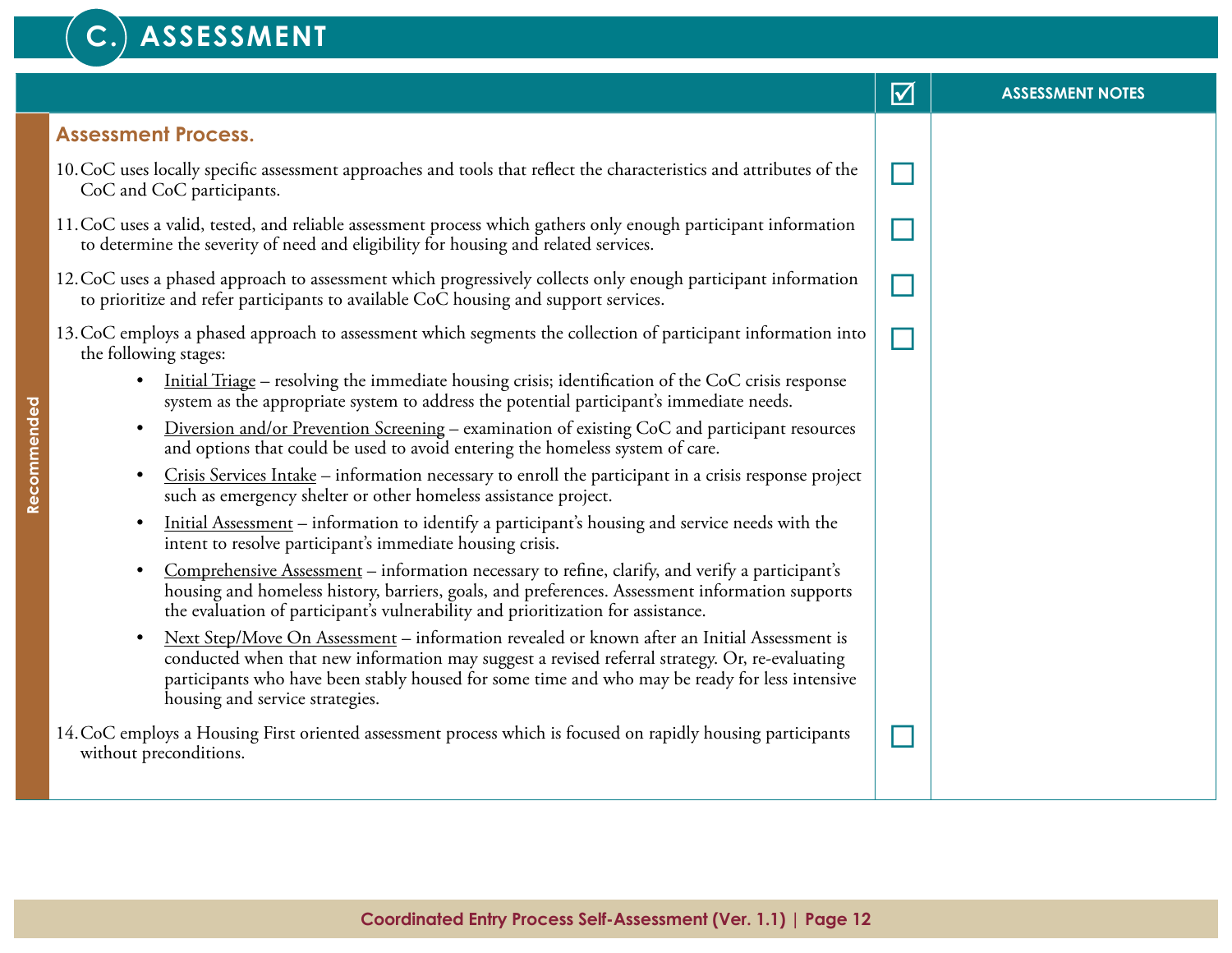#### C.) ASSESSMENT

|                                                                                                                                                                                                                                                                                                                            | $\Delta$ | <b>ASSESSMENT NOTES</b> |
|----------------------------------------------------------------------------------------------------------------------------------------------------------------------------------------------------------------------------------------------------------------------------------------------------------------------------|----------|-------------------------|
| <b>Assessor Training.</b>                                                                                                                                                                                                                                                                                                  |          |                         |
| 15. All staff administering assessments use culturally and linguistically competent practices, including the<br>following:                                                                                                                                                                                                 |          |                         |
| CoC incorporates cultural and linguistic competency training into the required annual training<br>$\bullet$<br>protocols for participating projects and staff members; and                                                                                                                                                 |          |                         |
| Assessments use culturally and linguistically competent questions for all persons that reduce<br>$\bullet$<br>cultural or linguistic barriers to housing and services for special populations.                                                                                                                             |          |                         |
| 16. All assessment staff are trained on how to conduct a trauma-informed assessment of participants. Special<br>consideration and application of trauma-informed assessment techniques are afforded victims of domestic<br>violence or sexual assault to help reduce the chance of re-traumatization.                      |          |                         |
| 17. All Assessment staff are trained on safety planning and other next step procedures if safety issues are identified<br>in the process of participant assessment.                                                                                                                                                        |          |                         |
| <b>Client-Centered.</b>                                                                                                                                                                                                                                                                                                    |          |                         |
| 18. Physical assessment areas are made safe and confidential to allow for individuals to identify sensitive<br>information or safety issues in a private and secure setting.                                                                                                                                               |          |                         |
| 19. Assessment questions are adjusted according to specific subpopulations (i.e. Youth, Individuals, Families,<br>and Chronically Homeless) and responses to questions. For example, if a participant is under the age of 18<br>questions related to Veteran status and experience with the armed services can be skipped. |          |                         |
| 20. Assessment questions and instructions reflect the developmental capacity of participants being assessed.                                                                                                                                                                                                               |          |                         |
| 21. CoC's assessment process incorporates a person-centered approach, including the following:                                                                                                                                                                                                                             |          |                         |
| Assessments are based in part on participant's strengths, goals, risks, and protective factors.<br>$\bullet$                                                                                                                                                                                                               |          |                         |
| Tools and assessment processes are easily understood by participants.                                                                                                                                                                                                                                                      |          |                         |
| Assessments are sensitive to participants' lived experience.<br>$\bullet$                                                                                                                                                                                                                                                  |          |                         |
| Participants are offered choice in decisions about location and type of housing.                                                                                                                                                                                                                                           |          |                         |
| Participants are able to easily understand to which program they are being referred, what the<br>program expects of them, what they can expect of the program, and evidence of the program's<br>rate of success.                                                                                                           |          |                         |
|                                                                                                                                                                                                                                                                                                                            |          |                         |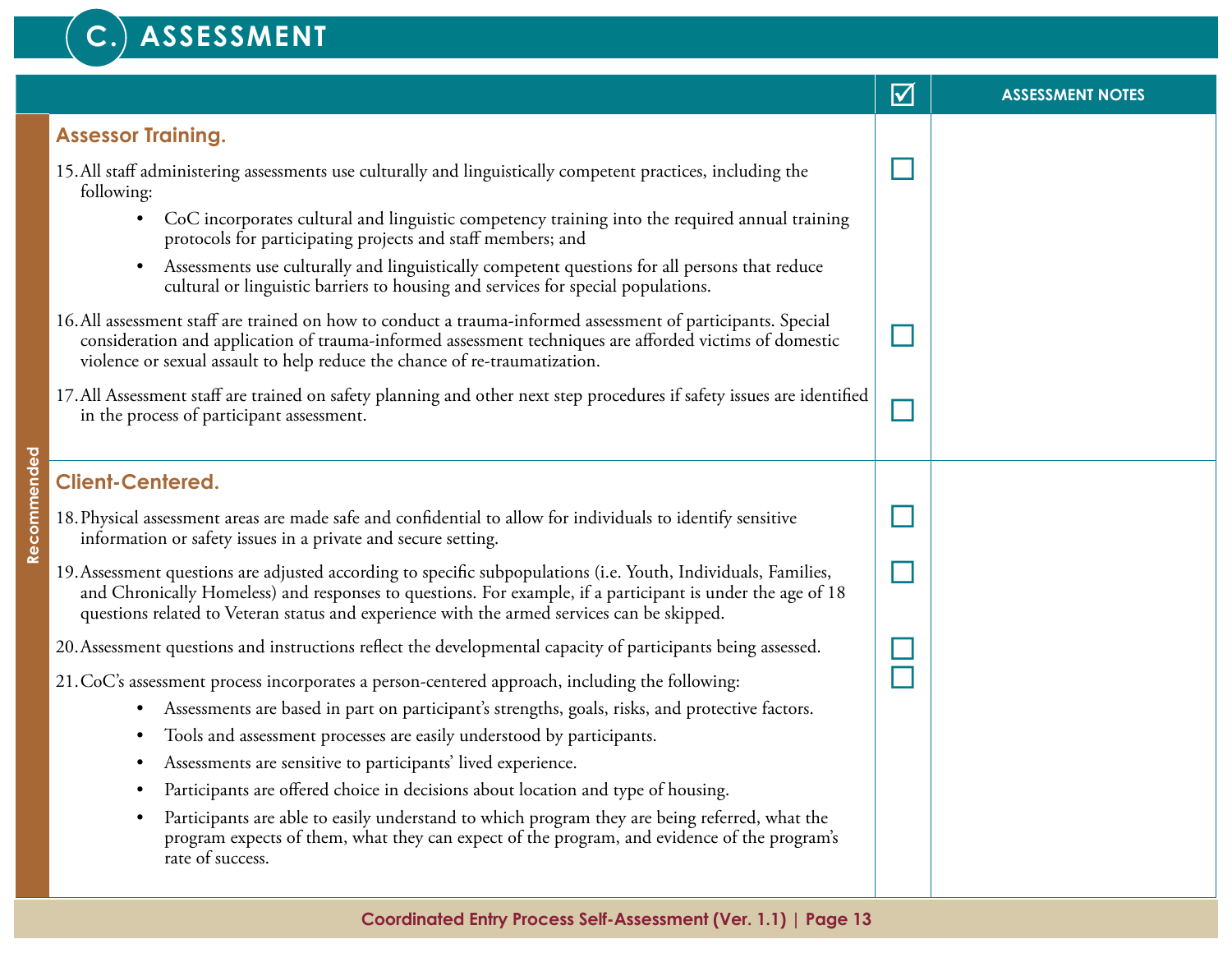#### C.) ASSESSMENT

|             |                                                                                                                                                                                                                                                                                                                                                                                                                                                                                                                                                                                                                                                                                       | $\blacktriangledown$ | <b>ASSESSMENT NOTES</b> |
|-------------|---------------------------------------------------------------------------------------------------------------------------------------------------------------------------------------------------------------------------------------------------------------------------------------------------------------------------------------------------------------------------------------------------------------------------------------------------------------------------------------------------------------------------------------------------------------------------------------------------------------------------------------------------------------------------------------|----------------------|-------------------------|
| Recommended | <b>Incorporating Mainstream Services.</b><br>22. CoC includes relevant mainstream service providers in the following activities:<br>Identifying people at risk of homelessness;<br>Facilitating referrals to and from the coordinated entry process;<br>Aligning prioritization criteria where applicable;<br>٠<br>Coordinating services and assistance; and<br>٠<br>Conducting activities related to continual process improvement.<br>$\bullet$<br>23. CoC has established written CE policies and procedures describing how each participating mainstream<br>housing and service provider will participate, including the process by which referrals will be made and<br>received. |                      |                         |
| Optional    | <b>Assessment Process.</b><br>24. CoC uses a publicly available, rather than locally specific, standardized assessment tool(s) to facilitate their<br>assessment process (e.g. VI-SPDAT or vulnerability index-service prioritization decision assistance tool).<br>25. CoC allows Veteran Affairs (VA) partners to conduct assessments and make direct placements into any<br>homeless assistance program, with the method for doing so included in the CoC's coordinated entry policies<br>and procedures and written standards for affected programs.                                                                                                                              |                      |                         |
|             | <b>Street Outreach.</b><br>26. Street outreach activities incorporate the assessment process, in part or whole, into street outreach activities or<br>separate the assessment process so that it is only conducted by assessment workers who are not part of street<br>outreach efforts.                                                                                                                                                                                                                                                                                                                                                                                              |                      |                         |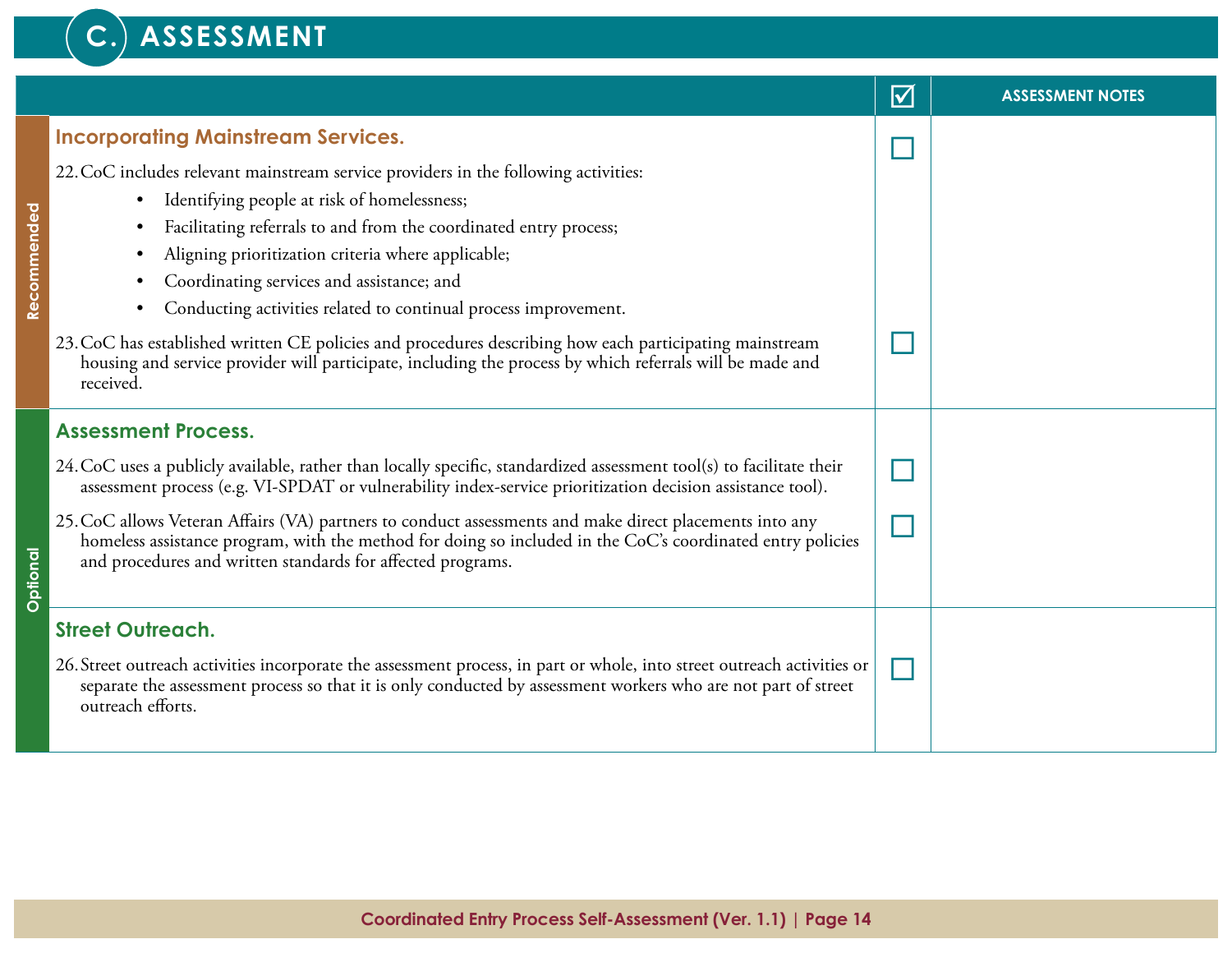#### **D. PRIORITIZATION**

|                                                                                                                                                                                                                                                                                                                                                                                                                                                                                                                                                                                                                                                                                                                                                                                                                                               | $\boldsymbol{\mathsf{V}}$ | <b>ASSESSMENT NOTES</b> |
|-----------------------------------------------------------------------------------------------------------------------------------------------------------------------------------------------------------------------------------------------------------------------------------------------------------------------------------------------------------------------------------------------------------------------------------------------------------------------------------------------------------------------------------------------------------------------------------------------------------------------------------------------------------------------------------------------------------------------------------------------------------------------------------------------------------------------------------------------|---------------------------|-------------------------|
| <b>Core Requirements.</b>                                                                                                                                                                                                                                                                                                                                                                                                                                                                                                                                                                                                                                                                                                                                                                                                                     |                           |                         |
| 1. CoC uses the coordinated entry process to prioritize homeless persons within the CoC's geographic area:<br>Prioritization is based on a specific and definable set of criteria that are documented, made<br>publicly available and applied consistently throughout the CoC for all populations.<br>CoC's written policies and procedures include the factors and assessment information with which<br>$\bullet$<br>prioritization decisions are made.<br>CoC's prioritization policies and procedures are consistent with CoC and ESG written standards<br>$\bullet$<br>under 24 CFR 578(a)(9) and 24 CFR 576.4.<br>*Note – Refer to HUD Prioritization Notice: CPD-16-11 for detailed guidance on prioritizing persons<br>experiencing chronic homelessness and other vulnerable homeless populations in permanent supportive<br>housing. |                           |                         |
| HUD Coordinated Entry Notice: Section II.B.3<br>2. CoC's written CE policies and procedures include the factors and assessment information with which<br>prioritization decisions are made for all homeless assistance.<br><b>HUD Coordinated Entry Notice: Section II.B.3</b>                                                                                                                                                                                                                                                                                                                                                                                                                                                                                                                                                                |                           |                         |
| <b>Emergency Services.</b><br>3. CoC's written CE policies and procedures clearly distinguish between the interventions that will not be<br>prioritized based on severity of service need or vulnerability, such as entry to emergency shelter, allowing<br>for an immediate crisis response, and those that will be prioritized, such as permanent supportive housing<br>$(PSH)$ .<br><b>HUD Coordinated Entry Notice: Section II.B.7</b>                                                                                                                                                                                                                                                                                                                                                                                                    |                           |                         |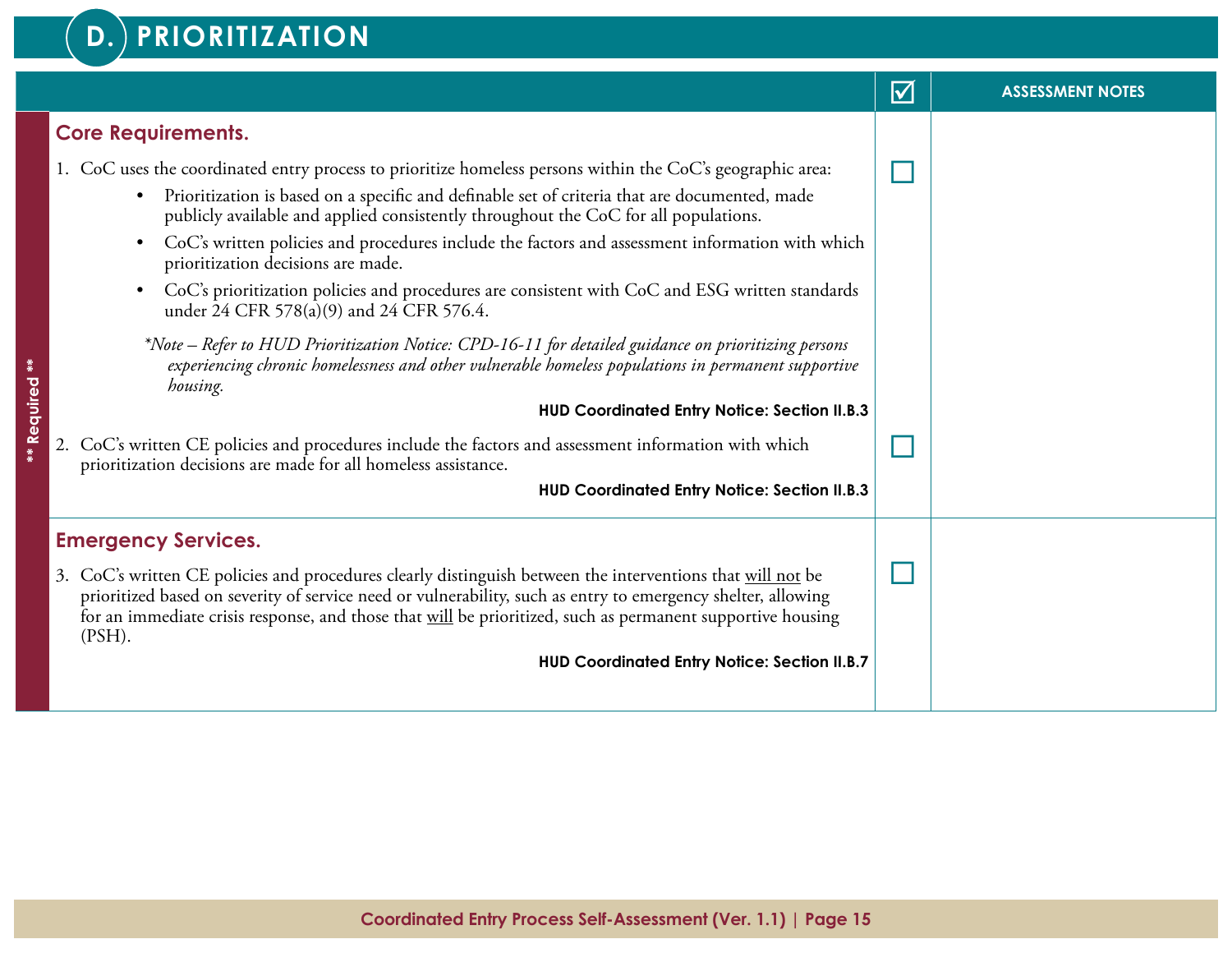#### **D. PRIORITIZATION**

|                |                                                                                                                                                                                                                                                                                                                                                                                                                                                                | $\overline{\mathsf{M}}$ | <b>ASSESSMENT NOTES</b> |
|----------------|----------------------------------------------------------------------------------------------------------------------------------------------------------------------------------------------------------------------------------------------------------------------------------------------------------------------------------------------------------------------------------------------------------------------------------------------------------------|-------------------------|-------------------------|
|                | Nondiscrimination.                                                                                                                                                                                                                                                                                                                                                                                                                                             |                         |                         |
|                | 4. CoC does not use data collected from the assessment process to discriminate or prioritize households for<br>housing and services on a protected basis, such as race, color, religion, national origin, sex age, familial status,<br>disability, actual or perceived sexual orientation, gender identify or marital status. CoC's written policies and<br>procedures for CE document how determining eligibility is a different process than prioritization. |                         |                         |
|                | *Note – In certain circumstances some projects may use disability status or other protected class<br>information to limit enrollment, but only if Federal or State statute explicitly allows the limitation<br>(e.g. HOPWA-funded projects may only serve participants who are HIV+/AIDS).                                                                                                                                                                     |                         |                         |
|                | HUD Coordinated Entry Notice: Sections I.D and II.B.2.g(2)                                                                                                                                                                                                                                                                                                                                                                                                     |                         |                         |
|                | 5. CoC's written CE policies and procedures document process for participants to file a nondiscrimination<br>complaint.                                                                                                                                                                                                                                                                                                                                        |                         |                         |
|                | HUD Coordinated Entry Notice: Section II.B.12.g                                                                                                                                                                                                                                                                                                                                                                                                                |                         |                         |
| ** Required ** | 7. CoC's written policies and procedures document conditions under which participants maintain their place in<br>coordinated entry prioritization lists when the participant rejects referral options.                                                                                                                                                                                                                                                         |                         |                         |
|                | <b>HUD Coordinated Entry Notice: Section II.B.9</b>                                                                                                                                                                                                                                                                                                                                                                                                            |                         |                         |
|                | <b>Prioritization List.</b>                                                                                                                                                                                                                                                                                                                                                                                                                                    |                         |                         |
|                | 8. If the CoC manages prioritization order using a "Prioritization List," CoC extends the same HMIS data<br>privacy and security protections prescribed by HUD for HMIS practices in the HMIS Data and Technical<br>Standards.                                                                                                                                                                                                                                 |                         |                         |
|                | <b>HUD Coordinated Entry Notice: Section II.B.3</b>                                                                                                                                                                                                                                                                                                                                                                                                            |                         |                         |
|                | <b>Prevention Services.</b>                                                                                                                                                                                                                                                                                                                                                                                                                                    |                         |                         |
|                | 9. If separate access point(s) for homelessness prevention services exist in the CoC, written CE policies and<br>procedures describe the process by which persons will be prioritized for referrals to homelessness prevention<br>services.                                                                                                                                                                                                                    |                         |                         |
|                | <b>HUD Coordinated Entry Notice: Section II.B.8</b>                                                                                                                                                                                                                                                                                                                                                                                                            |                         |                         |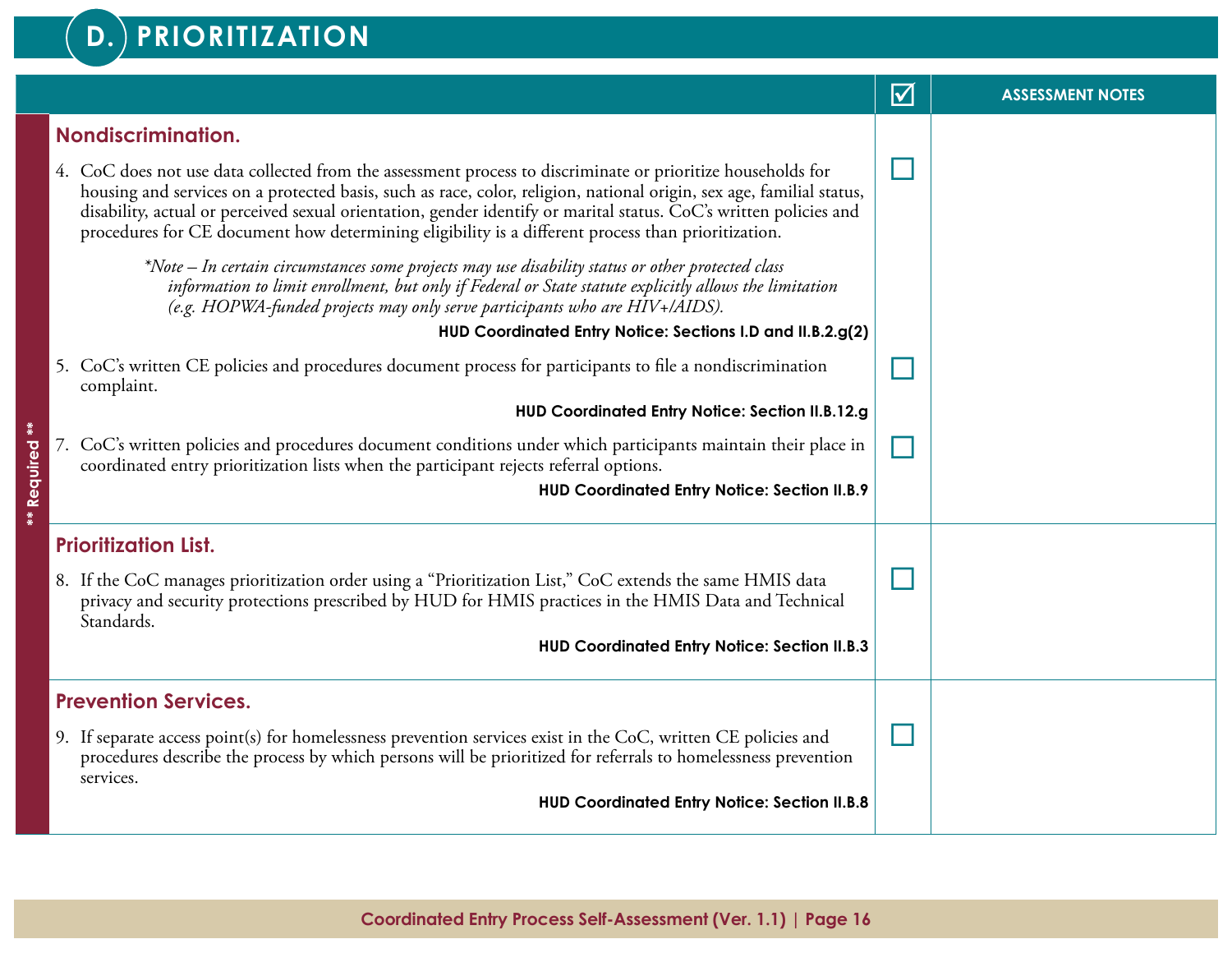#### **D. PRIORITIZATION**

|                                                                                                                                                                                                                                                                                                                                                                                                                                                              | $\blacktriangledown$ | <b>ASSESSMENT NOTES</b> |
|--------------------------------------------------------------------------------------------------------------------------------------------------------------------------------------------------------------------------------------------------------------------------------------------------------------------------------------------------------------------------------------------------------------------------------------------------------------|----------------------|-------------------------|
| <b>Prioritization List.</b>                                                                                                                                                                                                                                                                                                                                                                                                                                  |                      |                         |
| 10. CoC has established a community-wide list of all known homeless persons who are seeking or may need<br>CoC housing and services to resolve their housing crisis. The community-wide list generated during the<br>prioritization process, variously referred to as a "By Name List," "Active List," or "Master List," provides an<br>effective way to manage an accountable and transparent prioritization process.                                       |                      |                         |
| <b>Prioritization Factors.</b>                                                                                                                                                                                                                                                                                                                                                                                                                               |                      |                         |
| 11. CoC uses any combination of the following factors to prioritize homeless persons:                                                                                                                                                                                                                                                                                                                                                                        |                      |                         |
| Significant challenges or functional impairments, including physical, mental, developmental,<br>$\bullet$<br>or behavioral health challenges, which require a significant level of support in order to maintain<br>permanent housing.                                                                                                                                                                                                                        |                      |                         |
| High utilization of crisis or emergency services to meet basic needs.                                                                                                                                                                                                                                                                                                                                                                                        |                      |                         |
| Extent to which persons, especially youth and children, are unsheltered.                                                                                                                                                                                                                                                                                                                                                                                     |                      |                         |
| Vulnerability to illness or death.                                                                                                                                                                                                                                                                                                                                                                                                                           |                      |                         |
| Risk of continued homelessness.                                                                                                                                                                                                                                                                                                                                                                                                                              |                      |                         |
| Vulnerability to victimization, including physical assault, trafficking, or sex work.                                                                                                                                                                                                                                                                                                                                                                        |                      |                         |
| <b>HUD Coordinated Entry Notice: Section II.B.3</b>                                                                                                                                                                                                                                                                                                                                                                                                          |                      |                         |
| <b>Prioritization Process.</b>                                                                                                                                                                                                                                                                                                                                                                                                                               |                      |                         |
| 12. CoC identifies a prioritization entity, agency, or other decision-making entity empowered by the CoC to<br>manage the process of determining and updating participant prioritization for available CoC housing and<br>supportive services.                                                                                                                                                                                                               |                      |                         |
| 13. In cases where the assessment tool does not produce the entire body of information necessary to determine<br>a household's prioritization, either because of the nature of self-reporting, withheld information, or<br>circumstances outside the scope of assessment questions, the CoC allows case workers and others working<br>with households to provide additional information through case conferencing or another method of case<br>worker input. |                      |                         |
| 14. CoC maintains a prioritization list such that participants wait no longer than 60 days for a referral to<br>housing or services. If the CoC cannot offer a housing resource to every prioritized household experiencing<br>homelessness within 60 days or less, then the CoC adjusts prioritization standards in order to more precisely<br>differentiate and identify resources for those households with the most needs and highest vulnerabilities.   |                      |                         |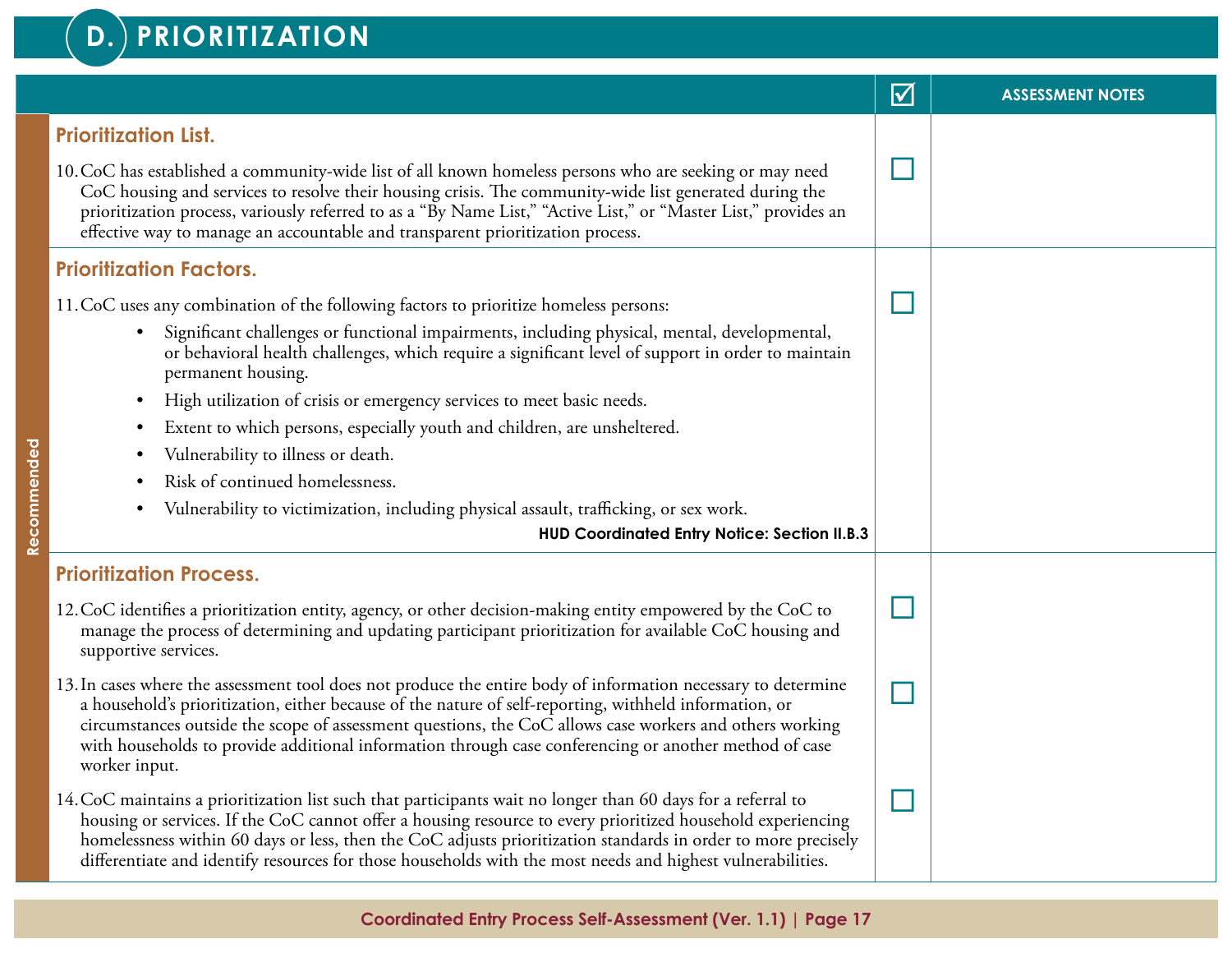|       |                                                                                                                                                                                                                                                                                                                                                                        | $\triangledown$ | <b>ASSESSMENT NOTES</b> |
|-------|------------------------------------------------------------------------------------------------------------------------------------------------------------------------------------------------------------------------------------------------------------------------------------------------------------------------------------------------------------------------|-----------------|-------------------------|
|       | 15. In the event that two or more homeless households within the same geographic area are identically prioritized  <br>for the next available unit, and each household is also eligible for that unit, the CoC selects the household<br>that first presented for assistance in the determination of which household receives a referral to the next<br>available unit. |                 |                         |
| Optio | <b>Prioritization Process.</b><br>16. CoC establishes scoring criteria that translate the participant's current living situation and barriers impacting<br>participant's ability to obtain and/or maintain housing into a numerical score that can also be used to inform<br>the referral process.                                                                     |                 |                         |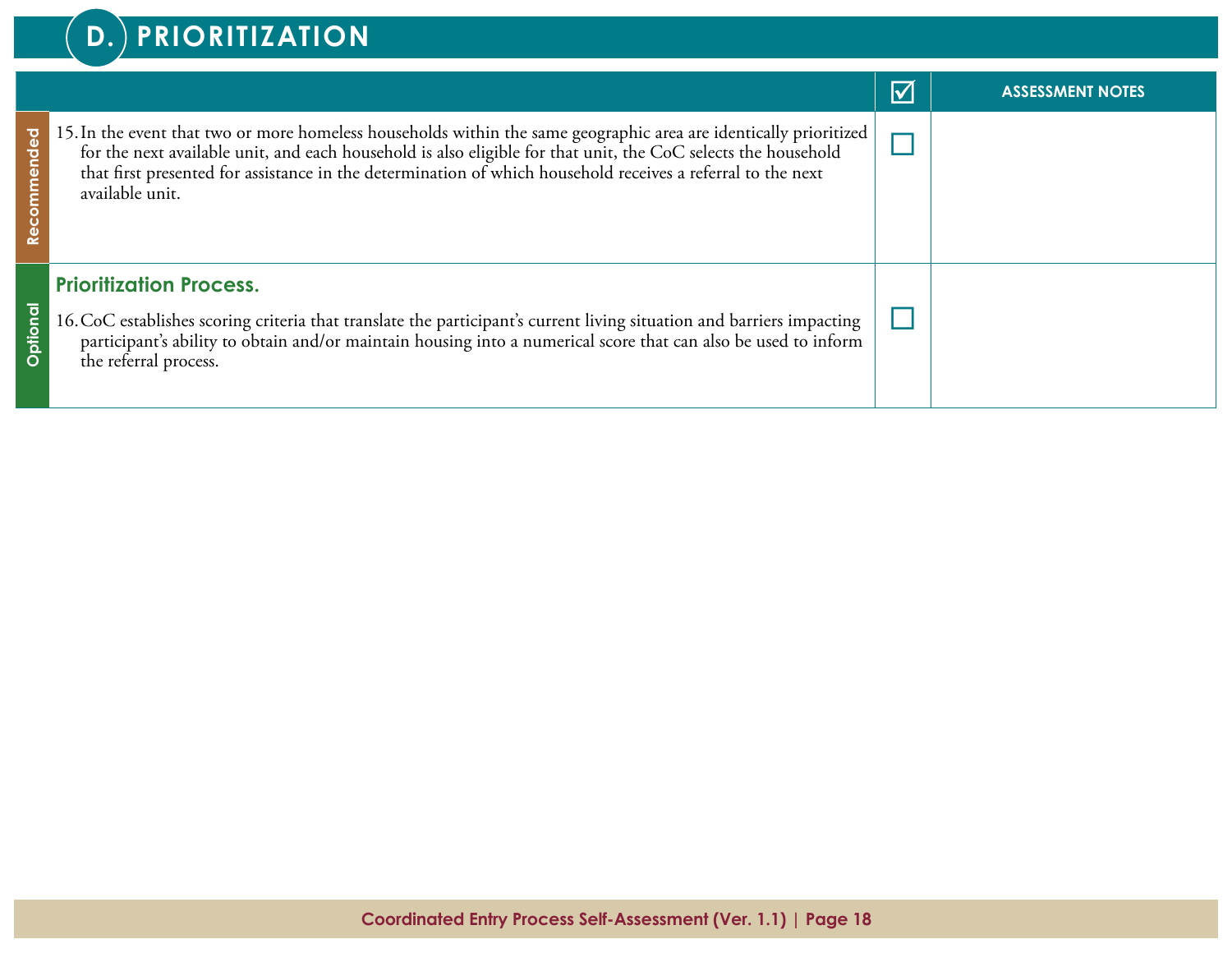## $\mathbf{E}$ . REFERRAL

|          |                                                                                                                                                                                                                                                                                                               | $\blacktriangledown$ | <b>ASSESSMENT NOTES</b> |
|----------|---------------------------------------------------------------------------------------------------------------------------------------------------------------------------------------------------------------------------------------------------------------------------------------------------------------|----------------------|-------------------------|
|          | <b>Referrals to Participating Projects.</b>                                                                                                                                                                                                                                                                   |                      |                         |
|          | 1. CoC's CE process includes uniform and coordinated referral process for all beds, units, and services available<br>at participating projects within the CoC's geographic area for referral to housing and services.                                                                                         |                      |                         |
|          | <b>HUD Coordinated Entry Notice: Section II.B.3</b>                                                                                                                                                                                                                                                           |                      |                         |
|          | 2. CoC and projects participating in the coordinated entry process do not screen potential project participants<br>out for assistance based on perceived barriers related to housing or services.                                                                                                             |                      |                         |
|          | <b>HUD Coordinated Entry Notice: Section II.B.3</b>                                                                                                                                                                                                                                                           |                      |                         |
|          | 3. CoC- and ESG-program recipients and subrecipients use the coordinated entry process established by the<br>CoC as the only referral source from which to consider filling vacancies in housing and/or services funded by<br>CoC and ESG programs.                                                           |                      |                         |
| $*$      | <b>HUD Coordinated Entry Notice: Section I.B</b>                                                                                                                                                                                                                                                              |                      |                         |
| Required |                                                                                                                                                                                                                                                                                                               |                      |                         |
| **       | Nondiscrimination.                                                                                                                                                                                                                                                                                            |                      |                         |
|          | 4. CoC and all agencies participating in the coordinated entry process comply with the equal access and<br>nondiscrimination provisions of Federal civil rights laws.                                                                                                                                         |                      |                         |
|          | HUD Coordinated Entry Notice: Sections I.D and II.B.3                                                                                                                                                                                                                                                         |                      |                         |
|          | 5. CoC's referral process is informed by Federal, State, and local Fair Housing laws and regulations and ensures<br>participants are not "steered" toward any particular housing facility or neighborhood because of race, color,<br>national origin, religion, sex, disability, or the presence of children. |                      |                         |
|          | HUD Coordinated Entry Notice: Sections I.D and II.B.3                                                                                                                                                                                                                                                         |                      |                         |
|          |                                                                                                                                                                                                                                                                                                               |                      |                         |
|          |                                                                                                                                                                                                                                                                                                               |                      |                         |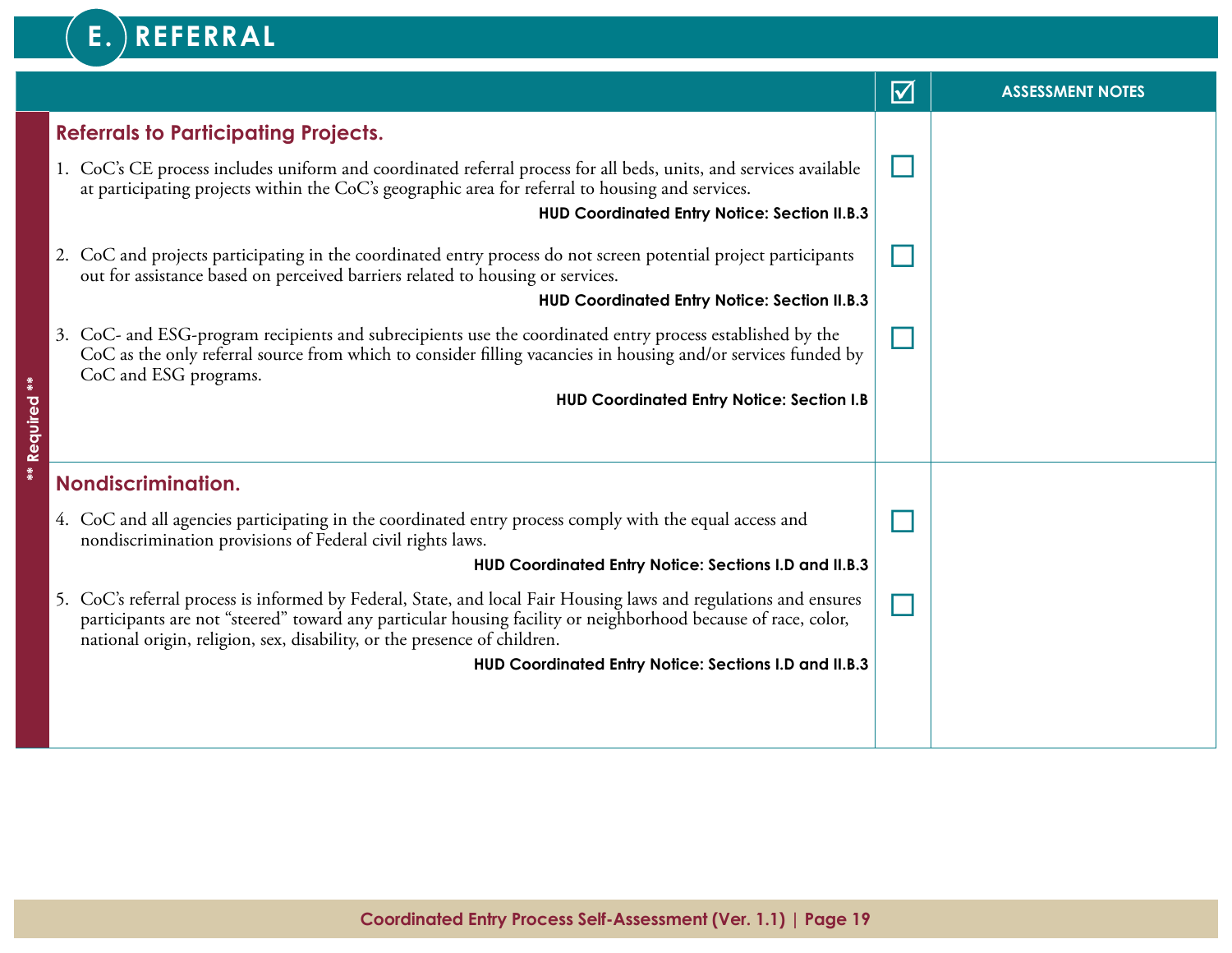#### **E. REFERRAL v** ASSESSMENT NOTES **Referrals to Participating Projects.** ¨ 6. CoC maintains and annually updates a list of all resources that may be accessed through referrals from the coordinated entry process. 7. Each CoC project establishes and makes publicly available the specific eligibility criteria the project uses to ¨make enrollment determinations. ¨ 8. Non HUD-funded CoC agencies participating in the coordinated entry process fill project vacancies only through referrals from the referring agency/entity. ¨ 9. CoC's written CE policies and procedures include standardized criteria by which a participating project may Recommended **Recommended** justify rejecting a referral. 10.CoC's written CE policies and procedures document uniform process for managing rare instances of referral  $\Box$ rejection, as well as the protocol the coordinated entry process must follow to connect the rejected household with a new project.  $\Box$ 11. Upon referral, CoC participants receive clear information about the project they are referred to, what participants can expect from the project, and expectations of the project.  $\Box$ 12.CoC identifies a referral entity, agency, CoC-subcommittee, or other decision-making entity empowered by the CoC to manage the process of referring participants to available CoC housing and supportive services. 13.If a CoC participant is prioritized for permanent supportive housing (PSH) but no PSH resources are ¨ available, that participant is offered any other CoC resource available in the CoC's geographic area. 14.CoC establishes a minimum set of participant information associated with a referral and which will be shared ¨ by a referring agency/entity with the project receiving the referral. ¨ 15.CoC establishes alternate processes to identify suitable options when projects reject a participant and when participants reject a project.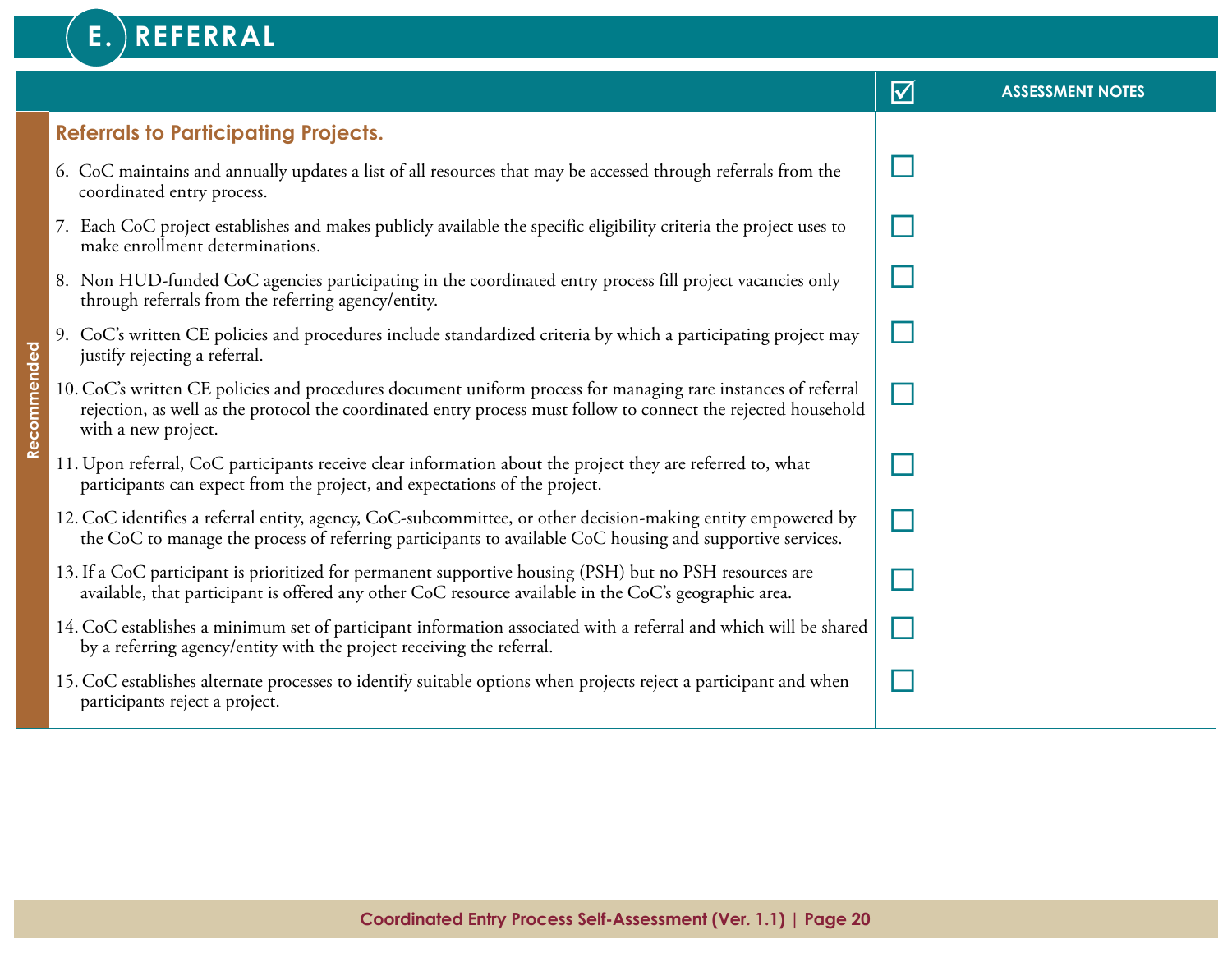## E. REFERRAL

|             |                                                                                                                                                                                                                                                                                                                                                                                                                                                                                                                                                                                                                                                                                                                                                                                                                                                                                                                                                                                                                                                                                                                                                                                                                                                                                                                                                                                                           | $\Delta$ | <b>ASSESSMENT NOTES</b> |
|-------------|-----------------------------------------------------------------------------------------------------------------------------------------------------------------------------------------------------------------------------------------------------------------------------------------------------------------------------------------------------------------------------------------------------------------------------------------------------------------------------------------------------------------------------------------------------------------------------------------------------------------------------------------------------------------------------------------------------------------------------------------------------------------------------------------------------------------------------------------------------------------------------------------------------------------------------------------------------------------------------------------------------------------------------------------------------------------------------------------------------------------------------------------------------------------------------------------------------------------------------------------------------------------------------------------------------------------------------------------------------------------------------------------------------------|----------|-------------------------|
| Recommended | 16. CoC employs a 'Housing Navigator' function to ensure efficient and effective enrollment, and subsequent<br>movement from one CoC project to another. While specific 'Housing Navigator' functions will vary from<br>CoC to CoC, typical duties include the following:<br>Work closely with referral agencies regarding eligibility determination.<br>$\bullet$<br>Develop a Housing Stability Plan.<br>Complete housing applications.<br>Perform housing search and placement.<br>Outreach to and negotiations with landlords.<br>Assisting with submitting rental applications and understanding leases.<br>Addressing barriers to project admissions.<br><b>Participant Autonomy.</b><br>17. CoCs incorporate a person-centered approach into the referral process. That approach is documented in<br>CoC's written policies and procedures for coordinated entry management. A person-centered approach<br>includes:<br>Participant choice in decisions such as location and type of housing, level and type of services,<br>$\bullet$<br>and other project characteristics, including assessment processes that provide options and<br>recommendations that guide and inform participant choice, as opposed to rigid decisions about<br>what individuals and families need.<br>Clear expectations concerning where participants are being referred, entry requirements, and<br>services provided. |          |                         |
| Optional    | <b>Referrals to Participating Projects.</b><br>18. CoC establishes referral zones or referral regions within the geographic area of the CoC. These referral zones<br>are designed to avoid forcing persons to travel or move long distances to be assessed or served.<br>19. CoC transmits participant referral information electronically, via the CoC's HMIS or other data management<br>system.                                                                                                                                                                                                                                                                                                                                                                                                                                                                                                                                                                                                                                                                                                                                                                                                                                                                                                                                                                                                        |          |                         |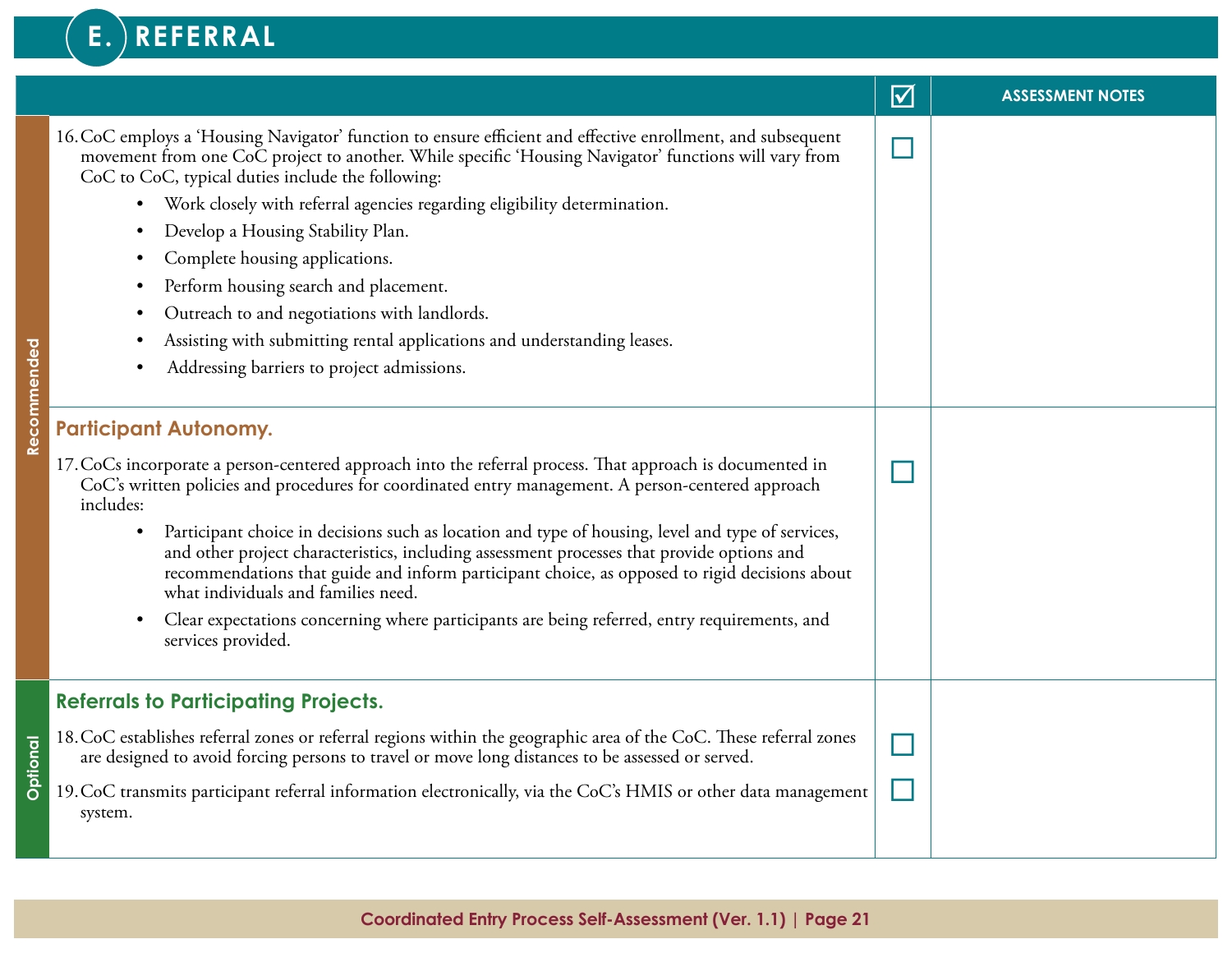#### **F. DATA MANAGEMENT**

|                           |                                                                                                                                                                                                                                                                                                   | $\blacktriangledown$ | <b>ASSESSMENT NOTES</b> |
|---------------------------|---------------------------------------------------------------------------------------------------------------------------------------------------------------------------------------------------------------------------------------------------------------------------------------------------|----------------------|-------------------------|
|                           | <b>Core Requirements.</b>                                                                                                                                                                                                                                                                         |                      |                         |
|                           | 1. When using an HMIS or any other data system to manage coordinated entry data, CoC ensures adequate<br>privacy protections of all participant information per the HMIS Data and Technical Standards at (CoC<br>Program interim rule) 24 CFR 578.7(a)(8).                                        |                      |                         |
|                           | HUD Coordinated Entry Notice: Sections II.B.3 and II.B.13                                                                                                                                                                                                                                         |                      |                         |
|                           | <b>Privacy Protections.</b>                                                                                                                                                                                                                                                                       |                      |                         |
| $\ddot{*}$<br>** Required | 2. CoC's written CE policies and procedures include protocols for obtaining participant consent to share and<br>store participant information for purposes of assessing and referring participants through the coordinated<br>entry process.                                                      |                      |                         |
|                           | <b>HUD Coordinated Entry Notice: Section II.B.12</b>                                                                                                                                                                                                                                              |                      |                         |
|                           | 3. CoC prohibits denying services to participants if the participant refuses to allow their data to be shared<br>unless Federal statute requires collection, use, storage, and reporting of a participant's personally identifiable<br>information (PII) as a condition of program participation. |                      |                         |
|                           | HUD Coordinated Entry Notice: Sections II.B.12.c and II.B.13                                                                                                                                                                                                                                      |                      |                         |
|                           | 4. If using HMIS to manage coordinated entry functions, CoC ensures all users of HMIS are informed and<br>understand the privacy rules associated with collection, management, and reporting of client data.                                                                                      |                      |                         |
|                           | <b>HUD Coordinated Entry Notice: Section II.B.12</b>                                                                                                                                                                                                                                              |                      |                         |
|                           | <b>HMIS Use.</b>                                                                                                                                                                                                                                                                                  |                      |                         |
| Recommended               | 5. CoC uses HMIS as part of its coordinated entry process, collecting, using, storing, sharing, and reporting<br>participant data associated with the coordinated entry process.                                                                                                                  |                      |                         |
|                           | <b>Privacy Protections.</b>                                                                                                                                                                                                                                                                       |                      |                         |
|                           | 6. CoC only shares participant information and documents when the participant has provided written consent.                                                                                                                                                                                       |                      |                         |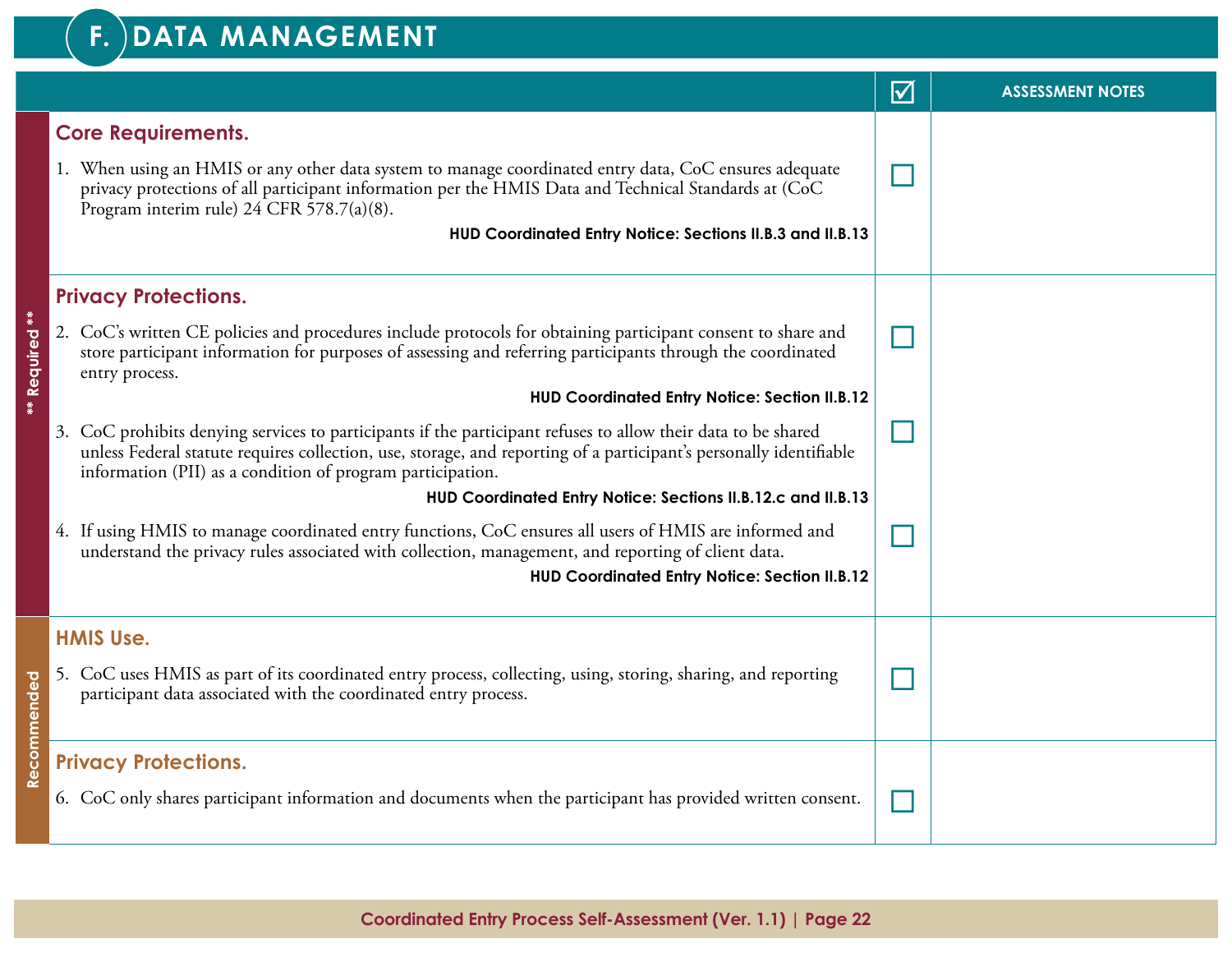#### **F. DATA MANAGEMENT**

|          |                                                                                                                                                                                                             | $\blacktriangledown$ | <b>ASSESSMENT NOTES</b> |
|----------|-------------------------------------------------------------------------------------------------------------------------------------------------------------------------------------------------------------|----------------------|-------------------------|
|          | Data Systems Management.                                                                                                                                                                                    |                      |                         |
|          | 7. CoC imports and exports data to support collaboration between homeless service providers and mainstream<br>resource providers (Medicaid, criminal justice re-entry programs, healthcare services, etc.). |                      |                         |
|          | 8. CoC integrates data between multiple data systems to reduce duplicative efforts and increase case<br>coordination across providers and funding streams.                                                  |                      |                         |
| Optional | 9. CoC manages and maintain a list of referral resources in a systematic way that encourages high data quality<br>and utilizes the AIRS Taxonomy to ensure uniformity in naming and describing resources.   |                      |                         |
|          | <b>HMIS Functionality.</b>                                                                                                                                                                                  |                      |                         |
|          | 10. CoC automates coordinated entry processes including resource prioritization, prioritization list management,<br>and eligibility determination.                                                          |                      |                         |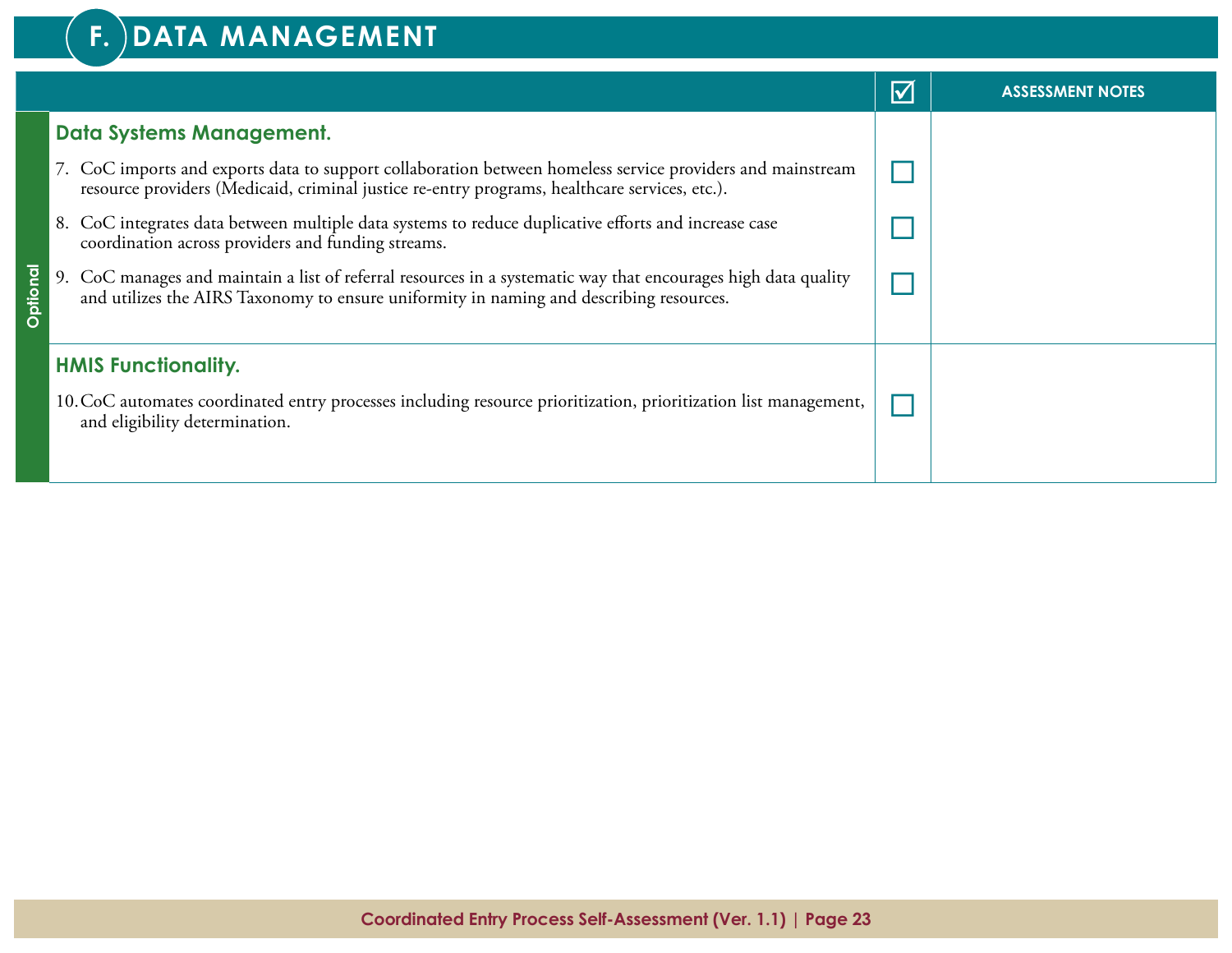#### **G. EVALUATION**

|                |                                                                                                                                                                                                                                                                                                                                                                    | $\blacktriangledown$ | <b>ASSESSMENT NOTES</b> |
|----------------|--------------------------------------------------------------------------------------------------------------------------------------------------------------------------------------------------------------------------------------------------------------------------------------------------------------------------------------------------------------------|----------------------|-------------------------|
|                | <b>Core Requirements.</b>                                                                                                                                                                                                                                                                                                                                          |                      |                         |
|                | 1. CoC consults with each participating project and project participants at least annually to evaluate the intake,<br>assessment, and referral processes associated with coordinated entry. Solicitations for feedback must address<br>the quality and effectiveness of the entire coordinated entry experience for both participating projects and<br>households. |                      |                         |
|                | HUD Coordinated Entry Notice: Section II.B.15                                                                                                                                                                                                                                                                                                                      |                      |                         |
| $\ddot{*}$     | <b>Evaluation Methods.</b>                                                                                                                                                                                                                                                                                                                                         |                      |                         |
| Required<br>** | 2. CoC ensures through written CE policies and procedures the frequency and method by which the CE<br>evaluation will be conducted, including how project participants will be selected to provide feedback, and<br>must describe a process by which the evaluation is used to implement updates to existing policies and<br>procedures.                           |                      |                         |
|                | <b>HUD Coordinated Entry Notice: Section II.B.15</b>                                                                                                                                                                                                                                                                                                               |                      |                         |
|                | <b>Privacy Protections.</b>                                                                                                                                                                                                                                                                                                                                        |                      |                         |
|                | 3. CoC ensures adequate privacy protections of all participant information collected in the course of the annual<br>coordinated entry evaluation.                                                                                                                                                                                                                  |                      |                         |
|                | <b>HUD Coordinated Entry Notice: Section II.B.12</b>                                                                                                                                                                                                                                                                                                               |                      |                         |
|                | <b>Evaluation Methods.</b>                                                                                                                                                                                                                                                                                                                                         |                      |                         |
| Recommended    | 4. CoC incorporates system performance measures or other evaluation criteria into their required annual<br>coordinated entry evaluation plan.                                                                                                                                                                                                                      |                      |                         |
|                |                                                                                                                                                                                                                                                                                                                                                                    |                      |                         |